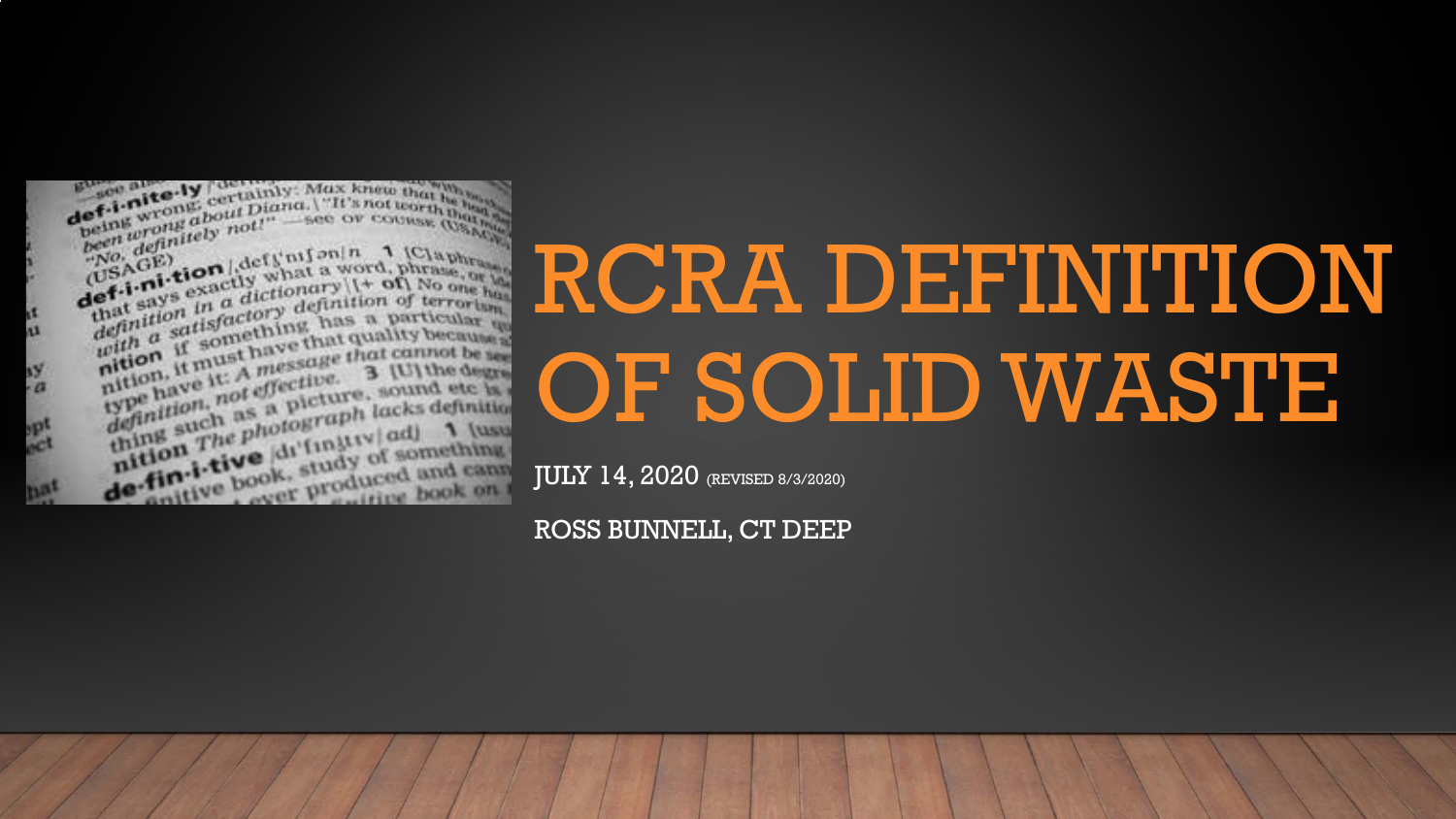#### WHAT WE WILL TALK ABOUT TODAY



- The many factors that go into determining which materials are (and are not) "solid wastes" under RCRA.
- Important because in order to be regulated as a hazardous waste, a waste must first be a "solid waste" under RCRA.
- Focus is on federal (EPA) rules. CT's state rules are different in some ways (see notes on slides).
- Definition of "solid waste" as described here isn't relevant to state or federal solid waste regulations, just to RCRA Subtitle C (Hazardous Waste).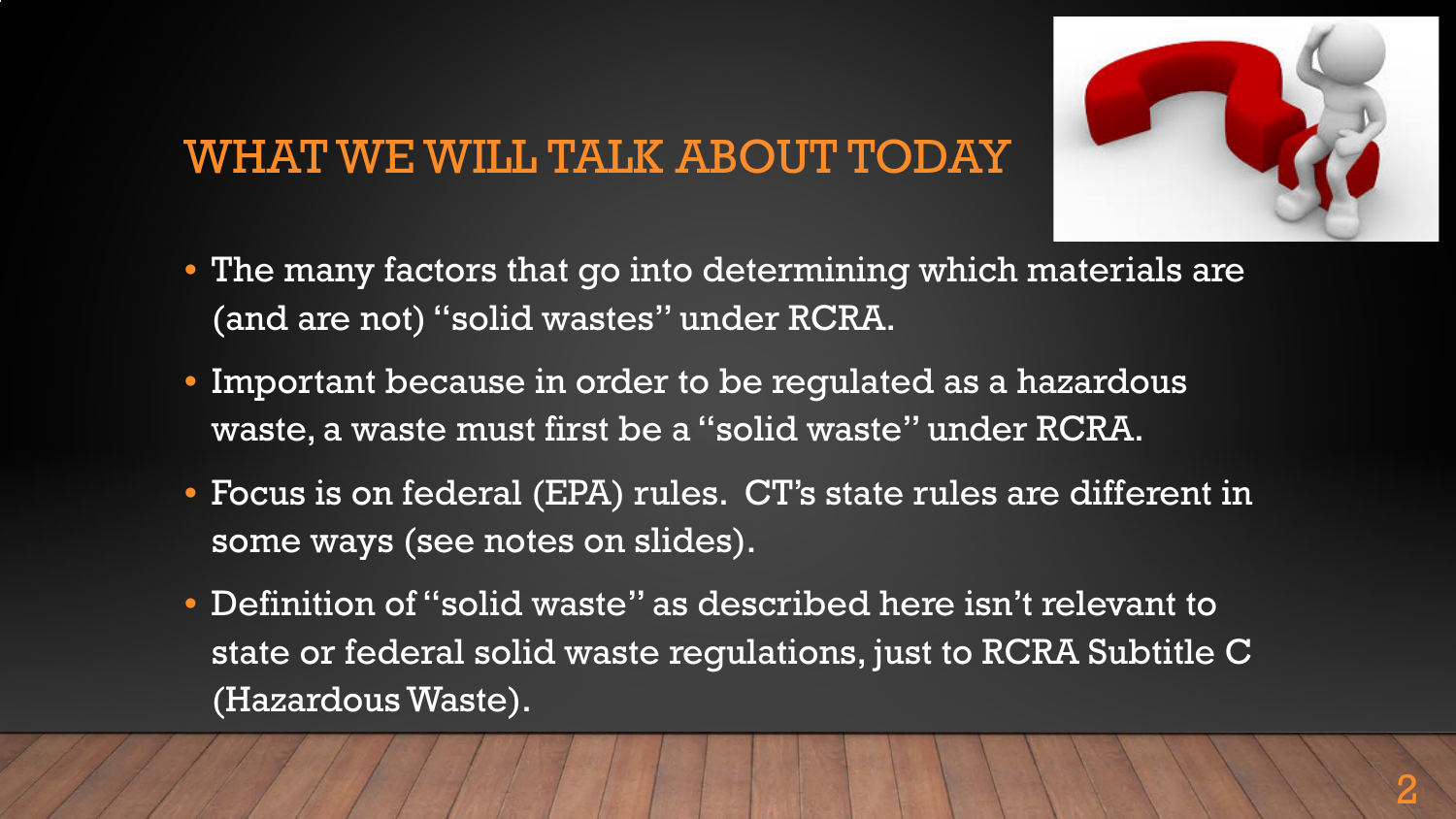#### DEFINITION OF HAZARDOUS WASTE

• 40 CFR 261.3(a) – definition of hazardous waste:



(a) A solid waste, <u>as defined in  $\S261.2$ ,</u> is a hazardous waste if:

(1) It is not excluded from regulation as a hazardous waste under §261.4(b); and

(2) It meets any of the following criteria:

(i) It exhibits any of the characteristics of hazardous waste …

or

(ii) It is listed in subpart D of this part  $(i.e., §§261.31 - 261.33)$ .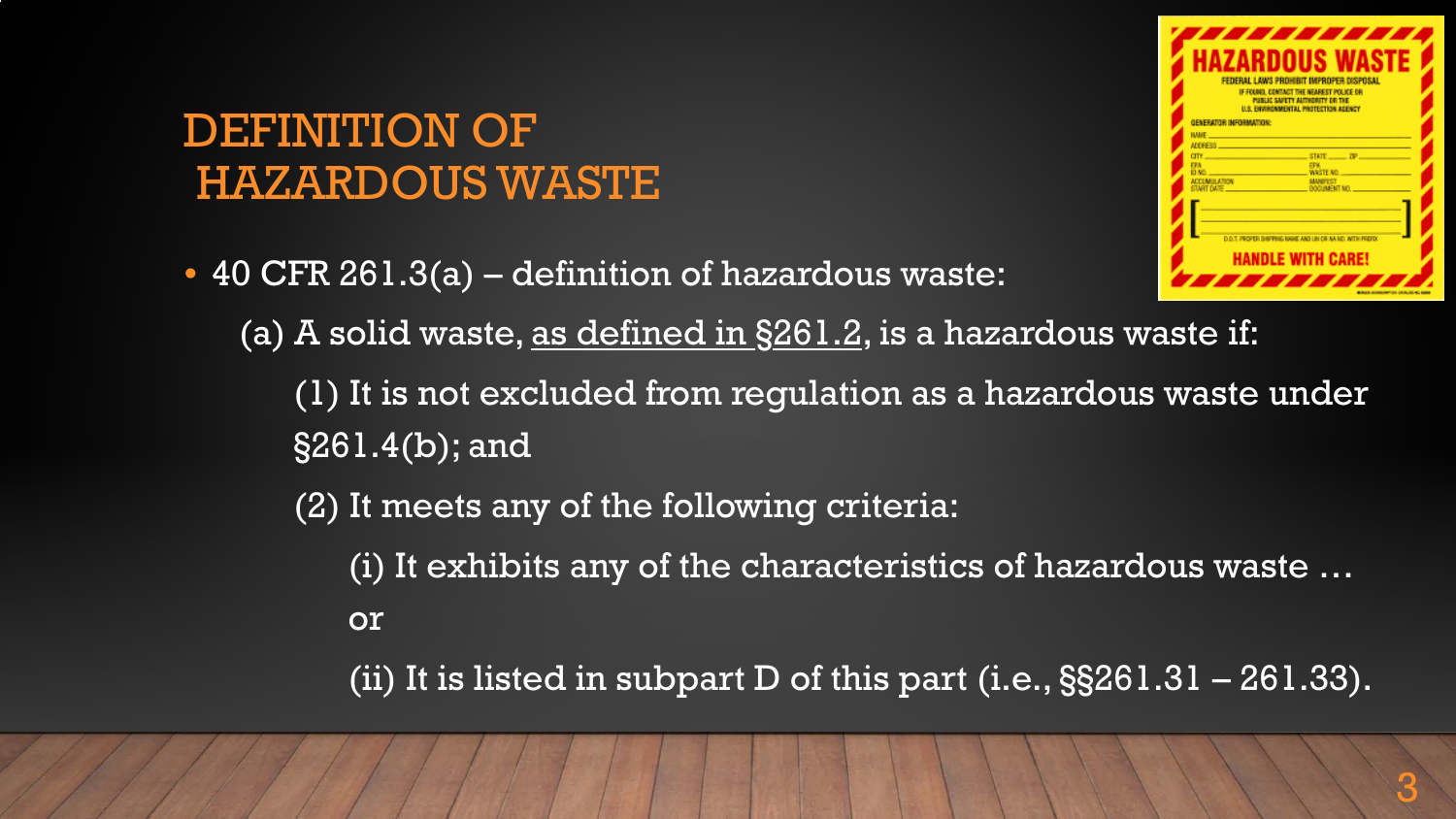#### HORSE OR CART FIRST?



- The language on the previous page and in EPA guidance suggests that one should first determine if a waste is exempt, and then determine if it's a solid and hazardous waste.
- The problem with this approach is that a person might not know that a waste is potentially hazardous, and might mismanage it if a change in how it is managed disqualifies the exemption.
	- Example: A CT company's baghouse was exempt when sent to a metals reclaimer, but fully regulated when sent to a fertilizer manufacturer.
- It's advisable to determine if something is potentially hazardous waste first, then you can be aware about the ramifications of even subtle changes in the management of the waste.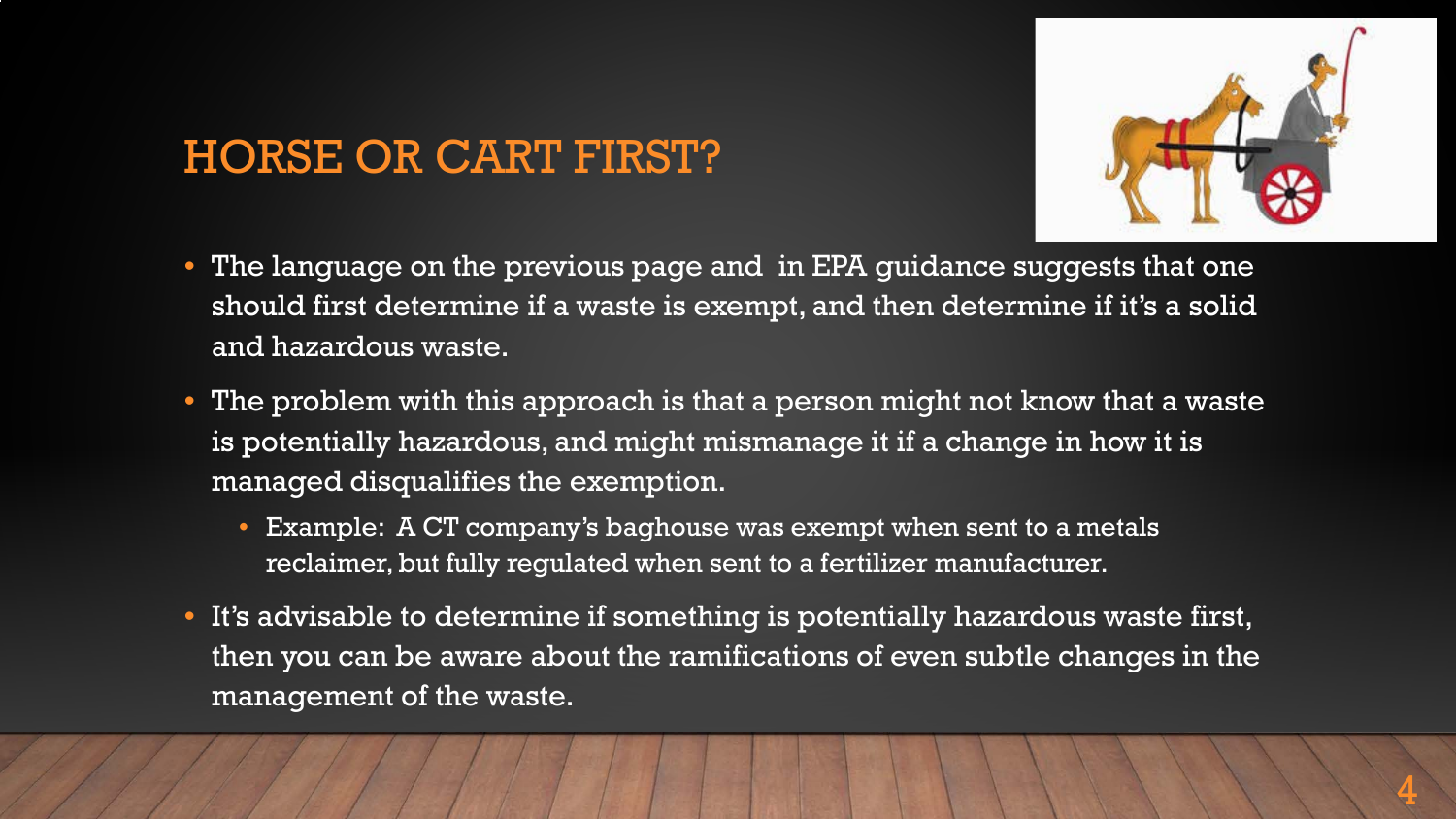#### WHAT IS A "SOLID WASTE"?

• 40 CFR  $261.1(a)(1)$ :

A solid waste is any discarded material that is not excluded under §261.4(a) …

• 40 CFR 261.1(a)(2):

A discarded material is any material which is:

- (A) Abandoned, as explained in paragraph (b) of this section; or
- (B) Recycled, as explained in paragraph (c) of this section; or
- (C) Considered inherently waste-like, as explained in §261.2(d); or
- (D) A military munition identified as a solid waste in §266.202.

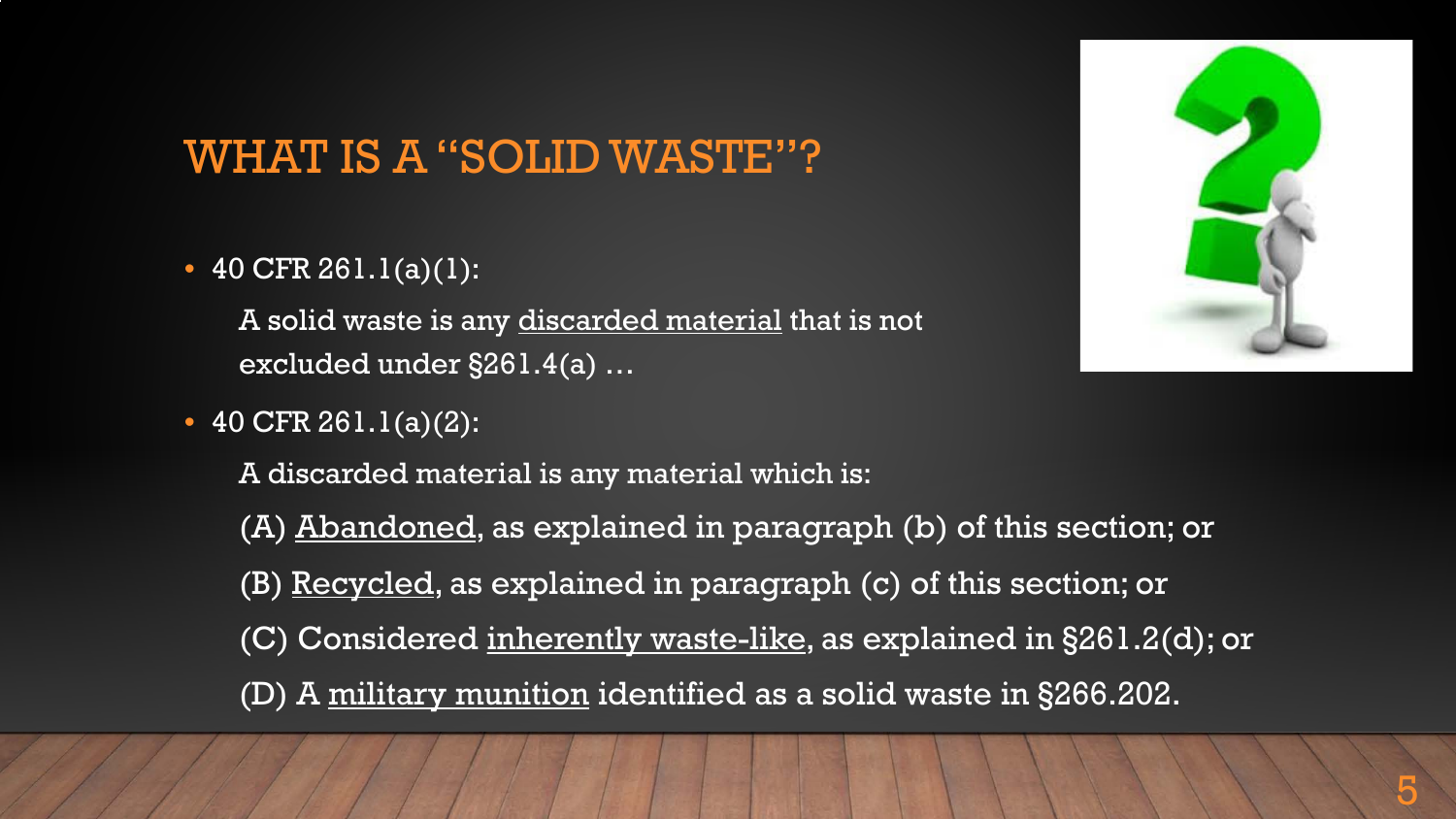#### DEFINITION OF "ABANDONED"

• 40 CFR 261.2(b):



Materials are solid waste if they are abandoned by being:

- (1) Disposed of;
- (2) Burned or incinerated;
	- Fuel to fuel exemption (40 CFR 261.2(c)(2)(ii).

(3) Accumulated, stored, or treated (but not recycled) before or in lieu of being abandoned by being disposed of, burned or incinerated; or (4) Sham recycled (40 CFR 261.2(g) and 260.43).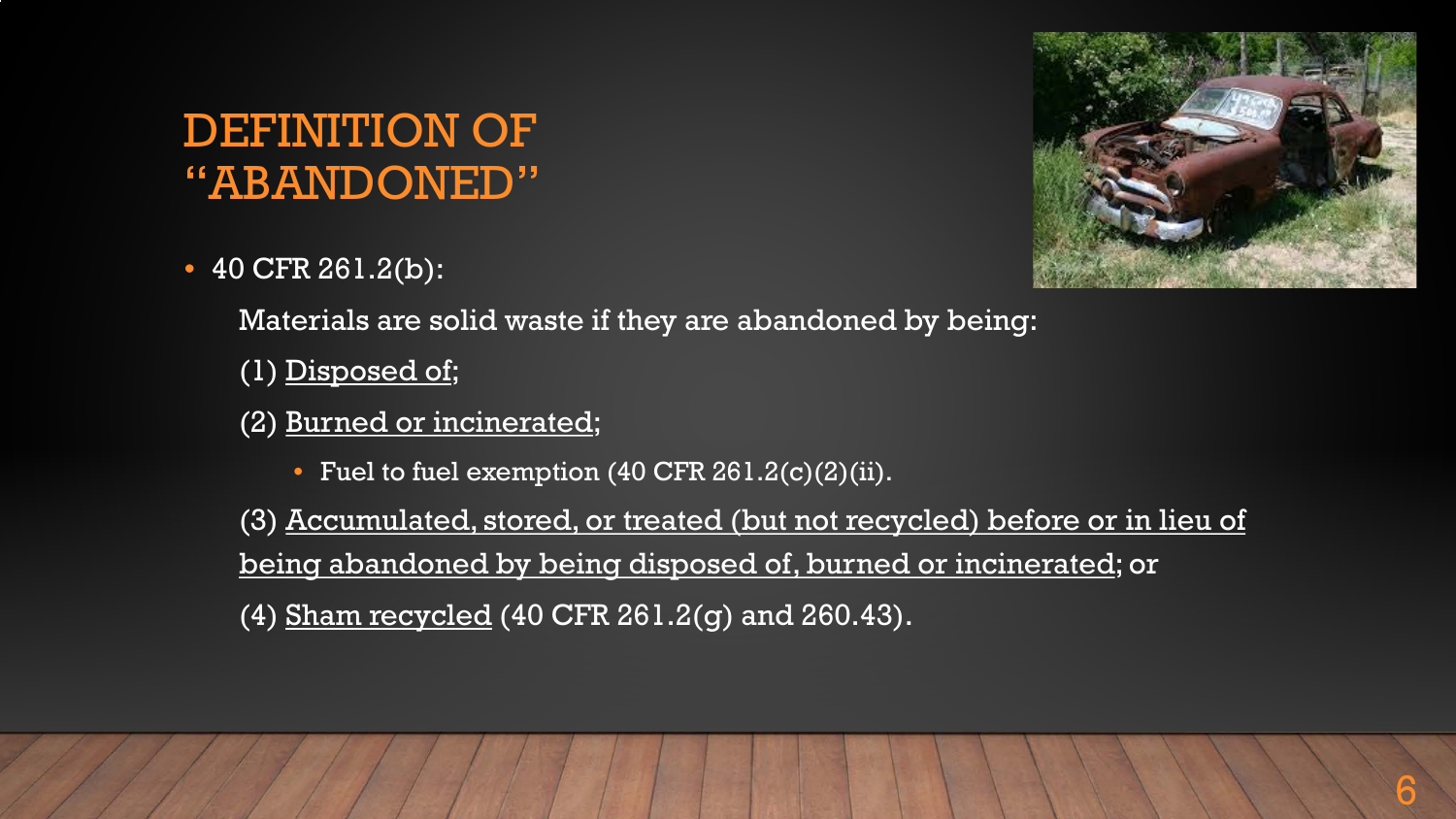#### DEFINITION OF "RECYCLED"

- Definition of " $recycled" in  $\S 261.1(c)(7)$ :$ 
	- A material is "recycled" if it is used, reused, or reclaimed.
- Definition of "used or reused" in §261.1(c)(5):
	- A material is "used or reused" if it is either:



(i) Employed as an ingredient (including use as an intermediate) in an industrial process to make a product (for example, distillation bottoms from one process used as feedstock in another process). However, a material will not satisfy this condition if distinct components of the material are recovered as separate end products (as when metals are recovered from metal-containing secondary materials); or

(ii) Employed in a particular function or application as an effective substitute for a commercial product (for example, spent pickle liquor used as phosphorous precipitant and sludge conditioner in wastewater treatment).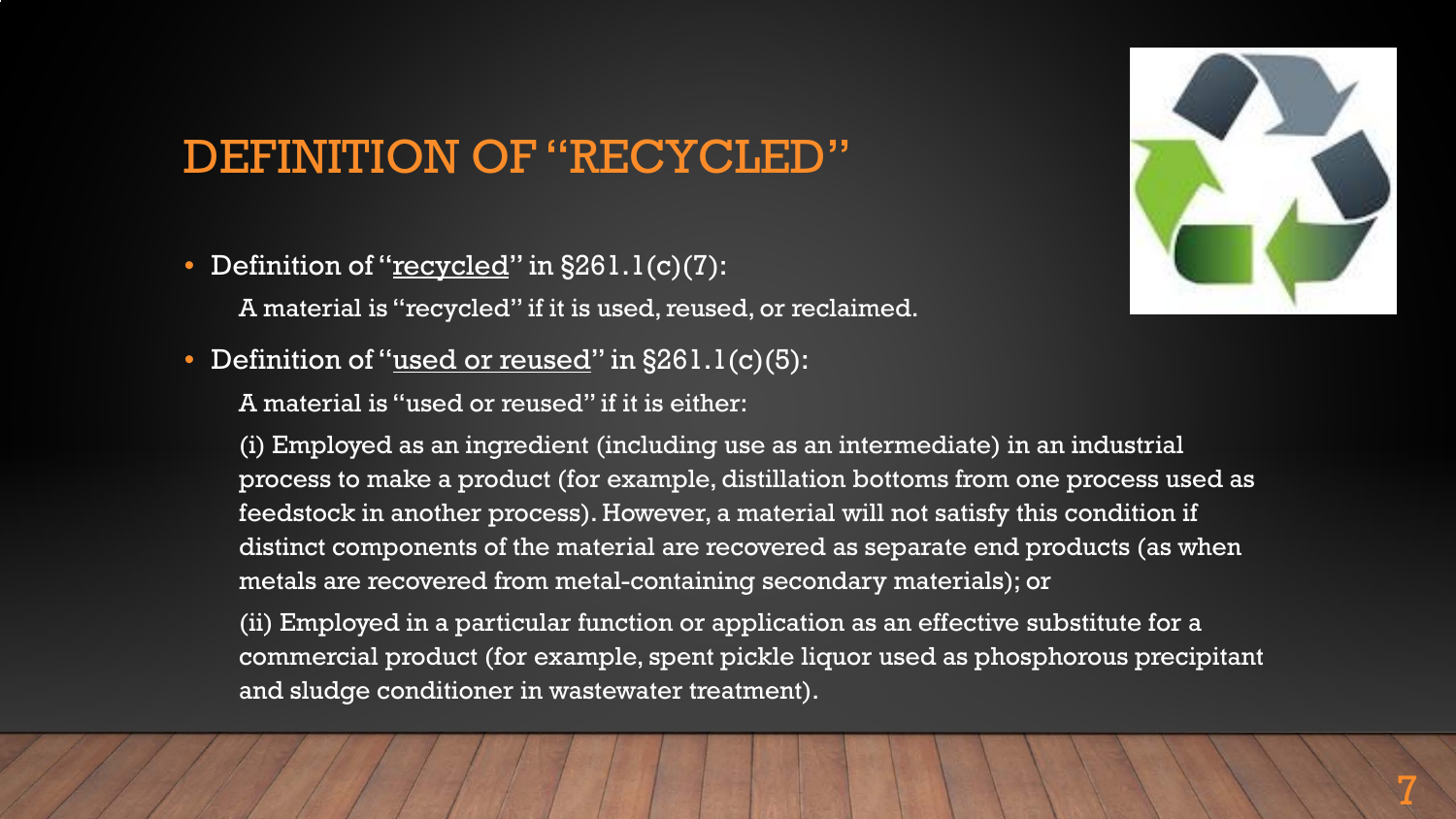## SPECIFIC TYPES OF RECYCLING

• 40 CFR 261.2(c):



Materials are solid wastes if they are recycled – or accumulated, stored, or treated before recycling – as specified in paragraphs (c)(1) through (4) of this section.

(1) Used in a manner constituting disposal;

(2) Burned for energy recovery;

(3) Reclaimed; or

(4) Accumulated speculatively prior to being recycled.

• Use/reuse – formerly 40 CFR 261.2(e).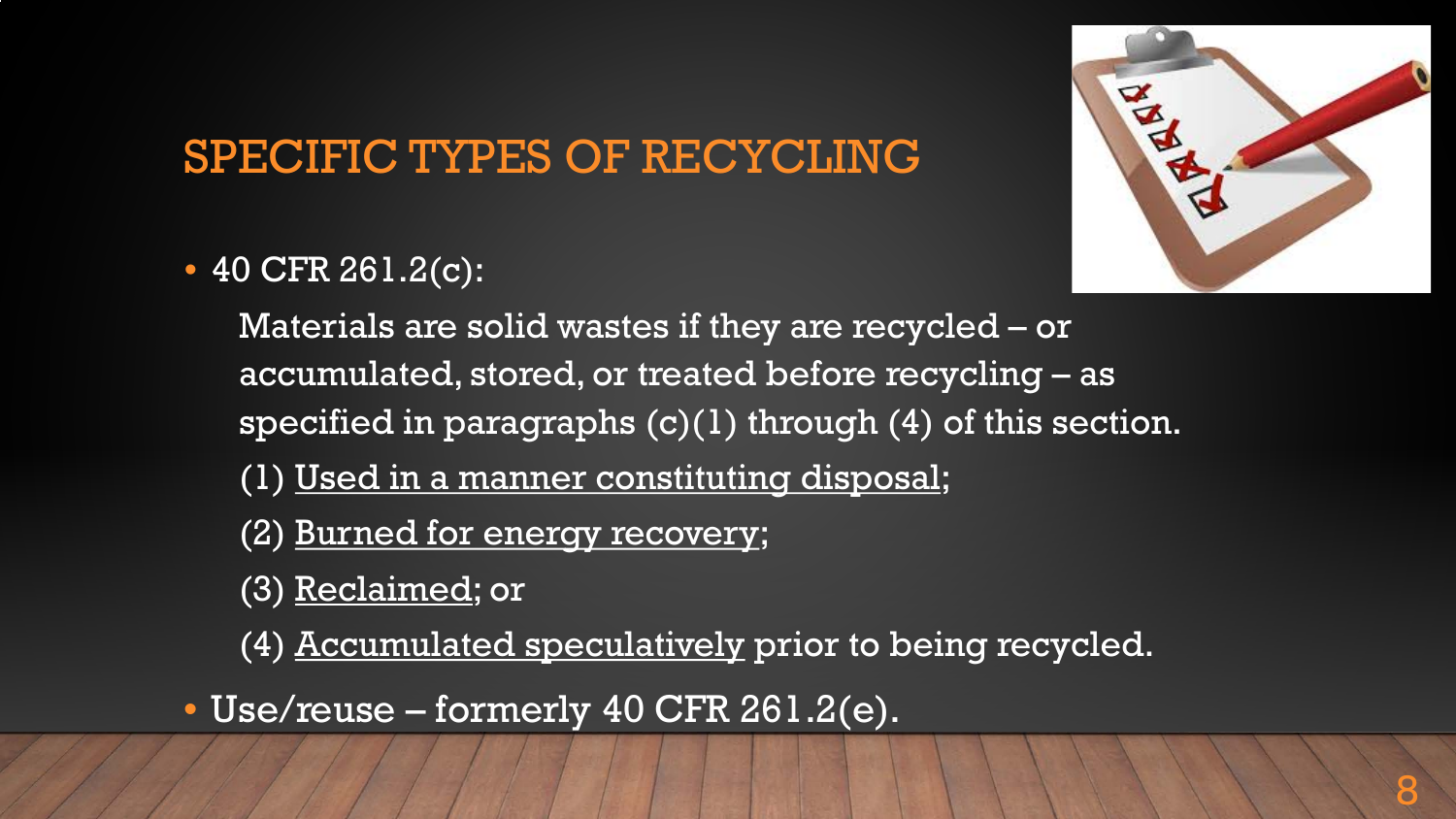#### DEFINITIONS OF "RECLAIMED" AND "ACCUMULATED SPECULATIVELY"



• Definition of "reclaimed" in  $\S 261.1(c)(4)$ :

A material is "reclaimed" if it is processed to recover a usable product, or if it is regenerated. Examples are recovery of lead values from spent batteries and regeneration of spent solvents.

• Definition of "accumulated speculatively" in §261.1(c)(8):

A material is "accumulated speculatively" if it is accumulated before being recycled. A material is not accumulated speculatively, however, if the person accumulating it can show that the material is potentially recyclable and has a feasible means of being recycled; and … [in CT – maximum of one year of storage].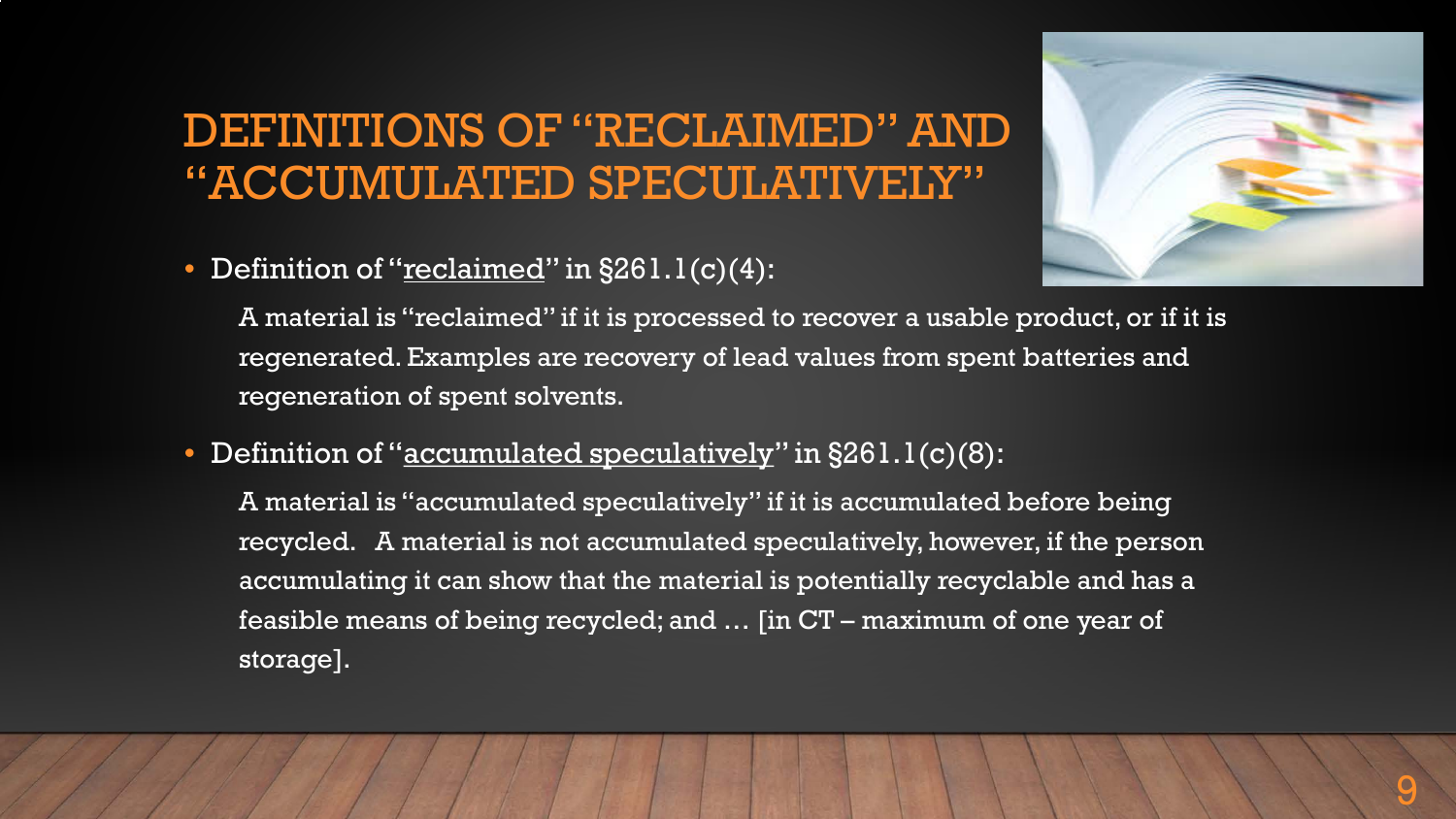#### "SECONDARY MATERIALS"

• This term is not officially defined in §261.2.



- "Hazardous secondary material" is defined in §260.10 for the DSW Rule.
- A term that is broader than "hazardous waste," or "solid waste," it includes materials that are neither, and may or may not be subject to RCRA.
- Includes:
	- Spent materials.
	- Sludges.
	- By-Products (default secondary material category if none of the others apply).
	- Commercial chemical products.
	- Scrap metal.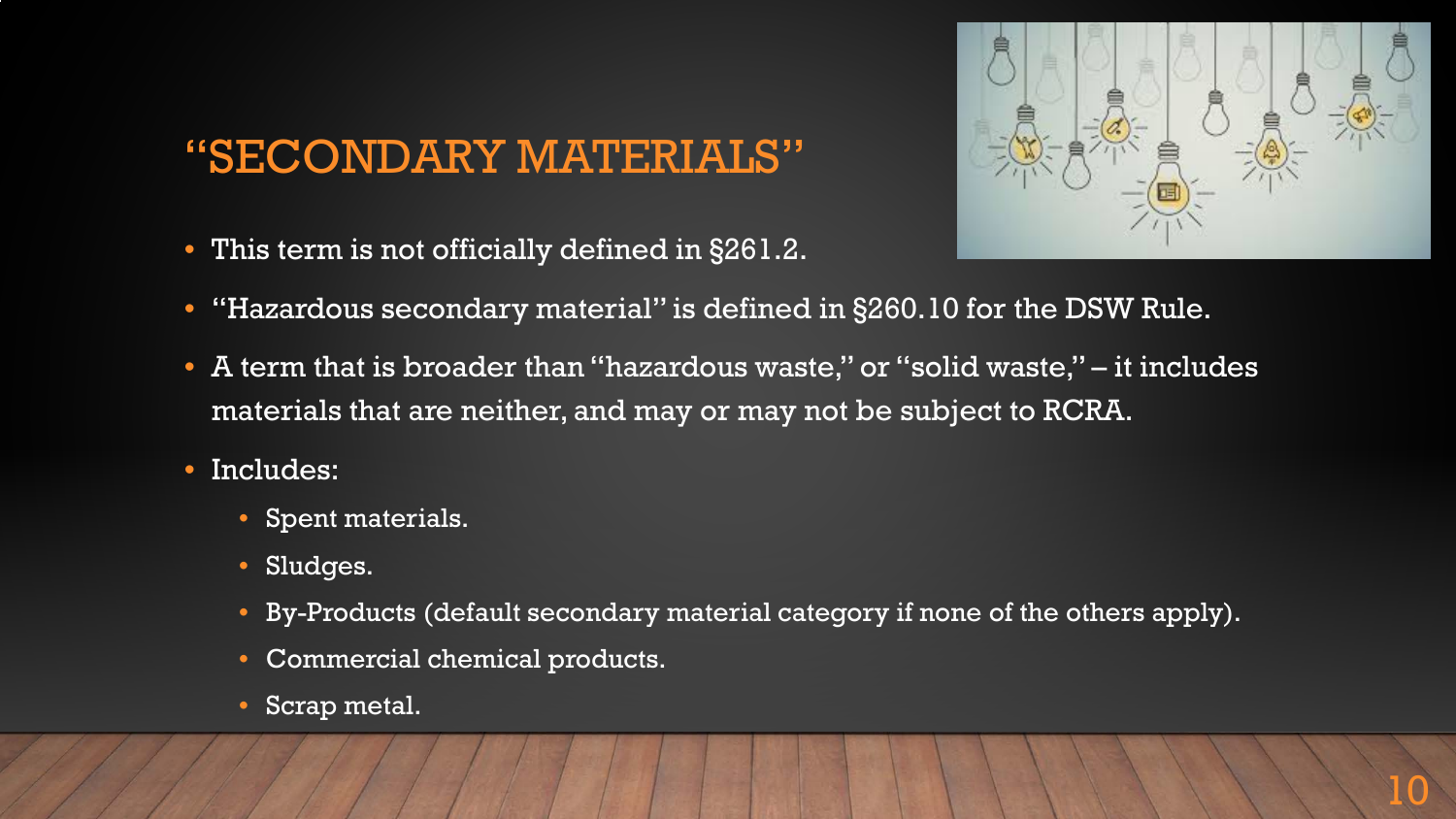

11

#### SECONDARY MATERIAL DEFINITIONS

- "Spent material" 40 CFR 261.1(c)(1): "any material that has been used and as a result of contamination can no longer serve the purpose for which it was produced without processing."
- "Sludge" 40 CFR 261.1(c)(2), referencing the definition in 40 CFR 260.10: "any solid, semi-solid, or liquid waste generated from a municipal, commercial, or industrial wastewater treatment plant, water supply treatment plant, or air pollution control facility exclusive of the treated effluent from a wastewater treatment plant."
- "By-product" 40 CFR 261.1(c)(3): "a material that is not one of the primary products of a production process and is not solely or separately produced by the production process. Examples are process residues such as slags or distillation column bottoms. The term does not include a coproduct that is produced for the general public's use and is ordinarily used in the form it is produced by the process."
- "Scrap metal" 40 CFR 261.1(c)(6)): "bits and pieces of metal parts (e.g., bars, turnings, rods, sheets, wire) or metal pieces that may be combined together with bolts or soldering (e.g., radiators, scrap automobiles, railroad box cars), which when worn or superfluous can be recycled."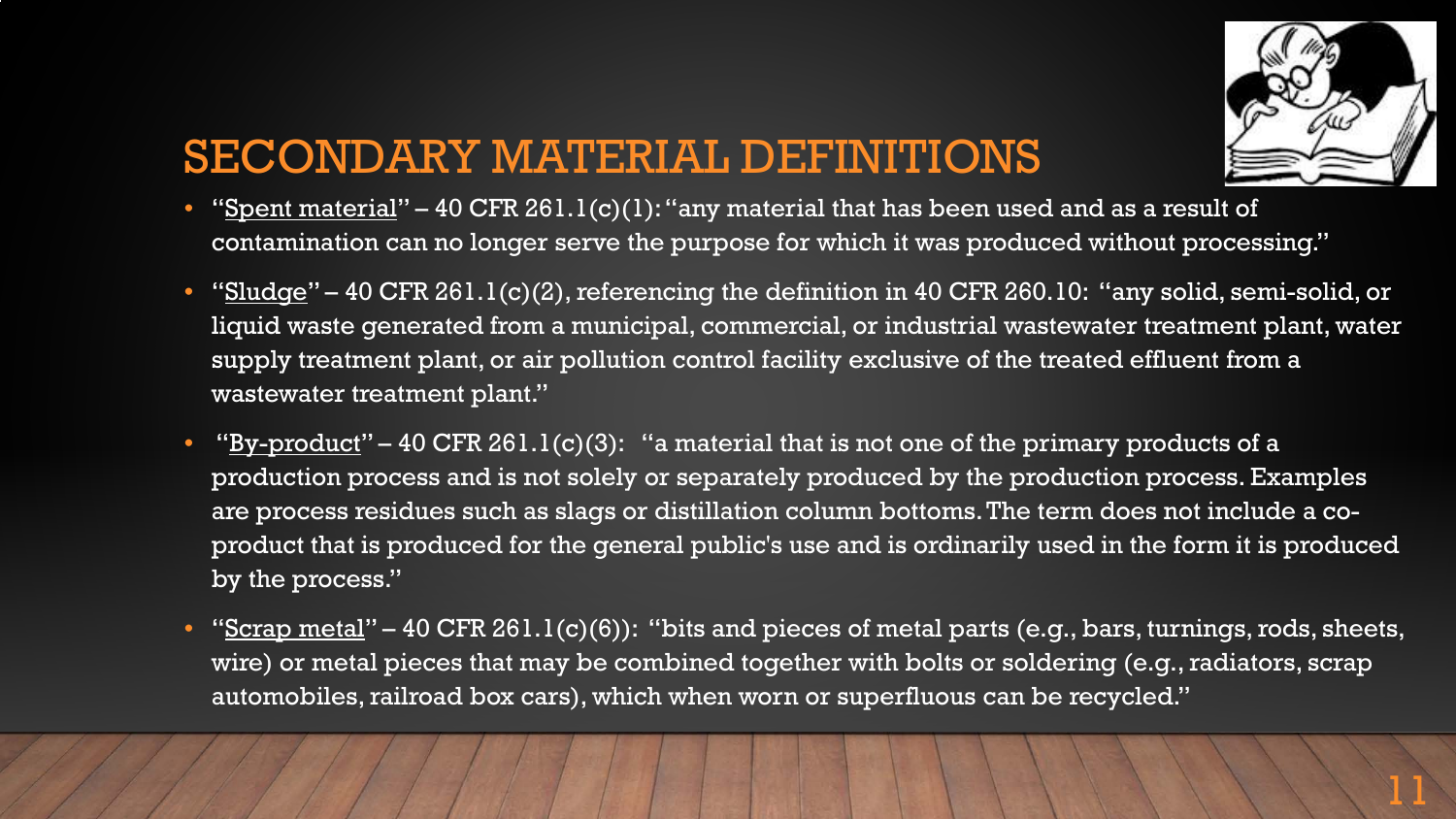|                                                                  | Use<br>constituting<br>disposal<br>(§261.2(c)(1)) | Energy<br>recovery/fuel<br>$(\$261.2(c)(2))$ | Reclamation (§261.2(c)<br>$(3)$ ), except as<br>provided in §§261.4(a)<br>$(17)$ , 261.4(a)(23), 261.4(a)<br>(24) or 261.4(a)(27) | Speculative<br>accumulation<br>(§261.2(c)(4)) |
|------------------------------------------------------------------|---------------------------------------------------|----------------------------------------------|-----------------------------------------------------------------------------------------------------------------------------------|-----------------------------------------------|
|                                                                  |                                                   | 2                                            | 3                                                                                                                                 | 4                                             |
| Spent Materials                                                  | (*)                                               | (*)                                          | (*)                                                                                                                               | $(\star)$                                     |
| Sludges (listed in 40 CFR<br>Part 261.31 or 261.32)              | $(\star)$                                         | (*)                                          | $(\star)$                                                                                                                         | $(*)$                                         |
| Sludges exhibiting a<br>characteristic of<br>hazardous waste     | $(*)$                                             | $(\star)$                                    |                                                                                                                                   | $(*)$                                         |
| By-products (listed in 40<br>CFR 261.31 or 261.32)               | $(*)$                                             | $(\star)$                                    | $(\star)$                                                                                                                         | $(*)$                                         |
| By-products exhibiting a<br>characteristic of<br>hazardous waste | $(*)$                                             | $(\star)$                                    |                                                                                                                                   | $(*)$                                         |
| Commercial chemical<br>products listed in 40<br>CFR 261.33       | $(\star)$                                         | $(\star)$                                    |                                                                                                                                   |                                               |
| Scrap metal that is not<br>excluded under 40 CFR<br>261.4(a)(13) | $(\star)$                                         | (*)                                          | (*)                                                                                                                               | $(*)$                                         |

NOTE: The terms "spent materials," "sludges," "by-products," and "scrap metal" and "processed scrap metal" are defined in §261.1.

#### **40 CFR 261.2 Table 1:**

- Materials marked with a  $(*)$  are solid waste when recycled.
- Materials marked with a (-) are not solid waste when recycled.
- Table refers only to CCPs "listed in 40 CFR 261.33." However, characteristically hazardous CCPs [are regulated the same way \(ROL](https://rcrapublic.epa.gov/files/11713.pdf) 11713, [50 FR 14219](https://archive.epa.gov/epawaste/hazard/web/pdf/50fr1421604111985.pdf)).
- The term "commercial chemical product" is not defined in §261.1, but in §261.33.
- Tire burner example mentioned earlier switched from (-) to (\*) due to change in destination facility.
- Note: In CT, CCPs are solid waste (\*) when speculatively accumulated.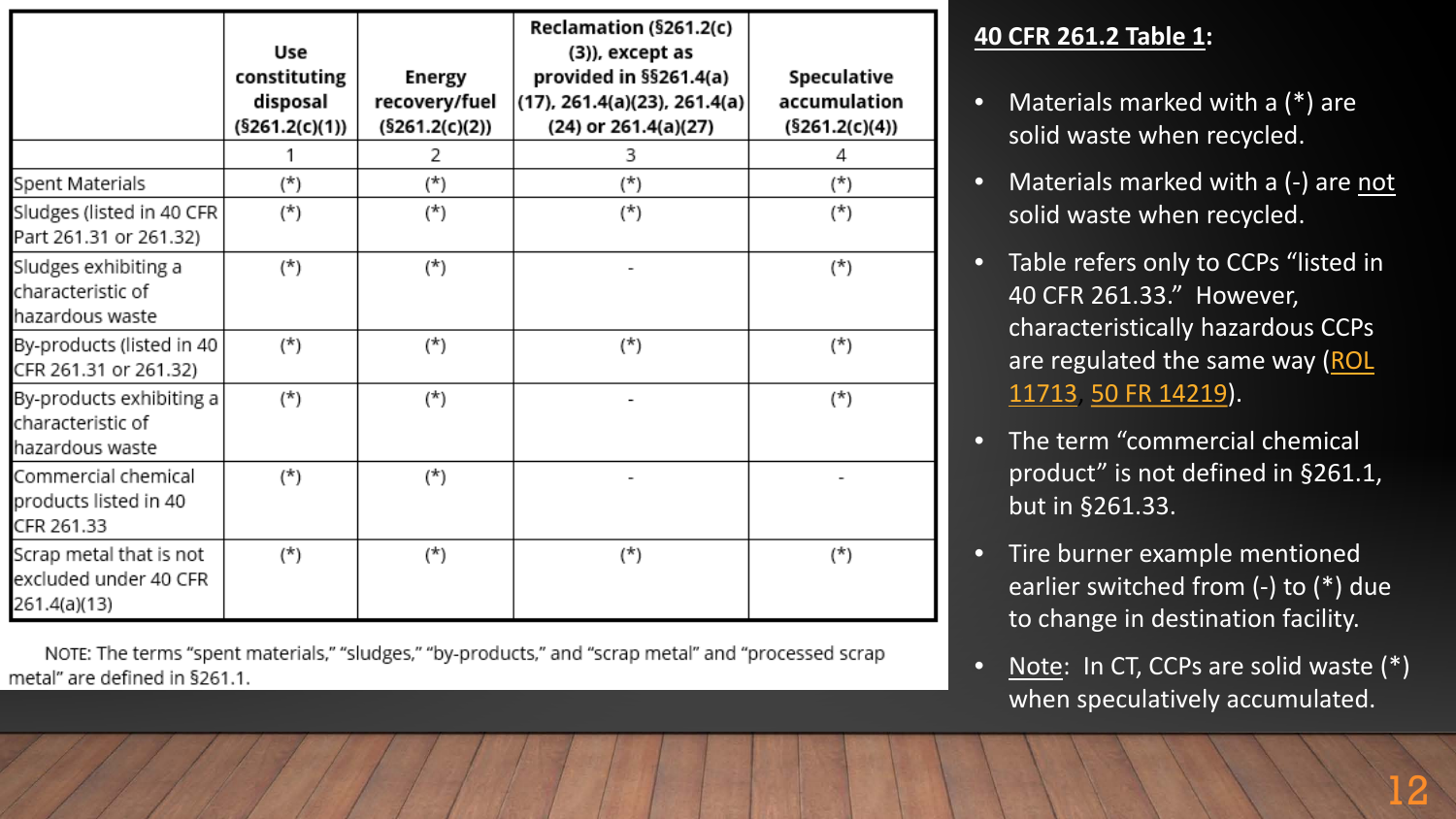

(2) It exhibits any of the characteristics of hazardous waste or is listed in  $\S$ §261.31 – 261.33. [40 CFR 261.3(a)]

\*Solid waste only for the purposes of determining if a material is a hazardous waste. Has no bearing on applicability of state or federal solid waste regulations.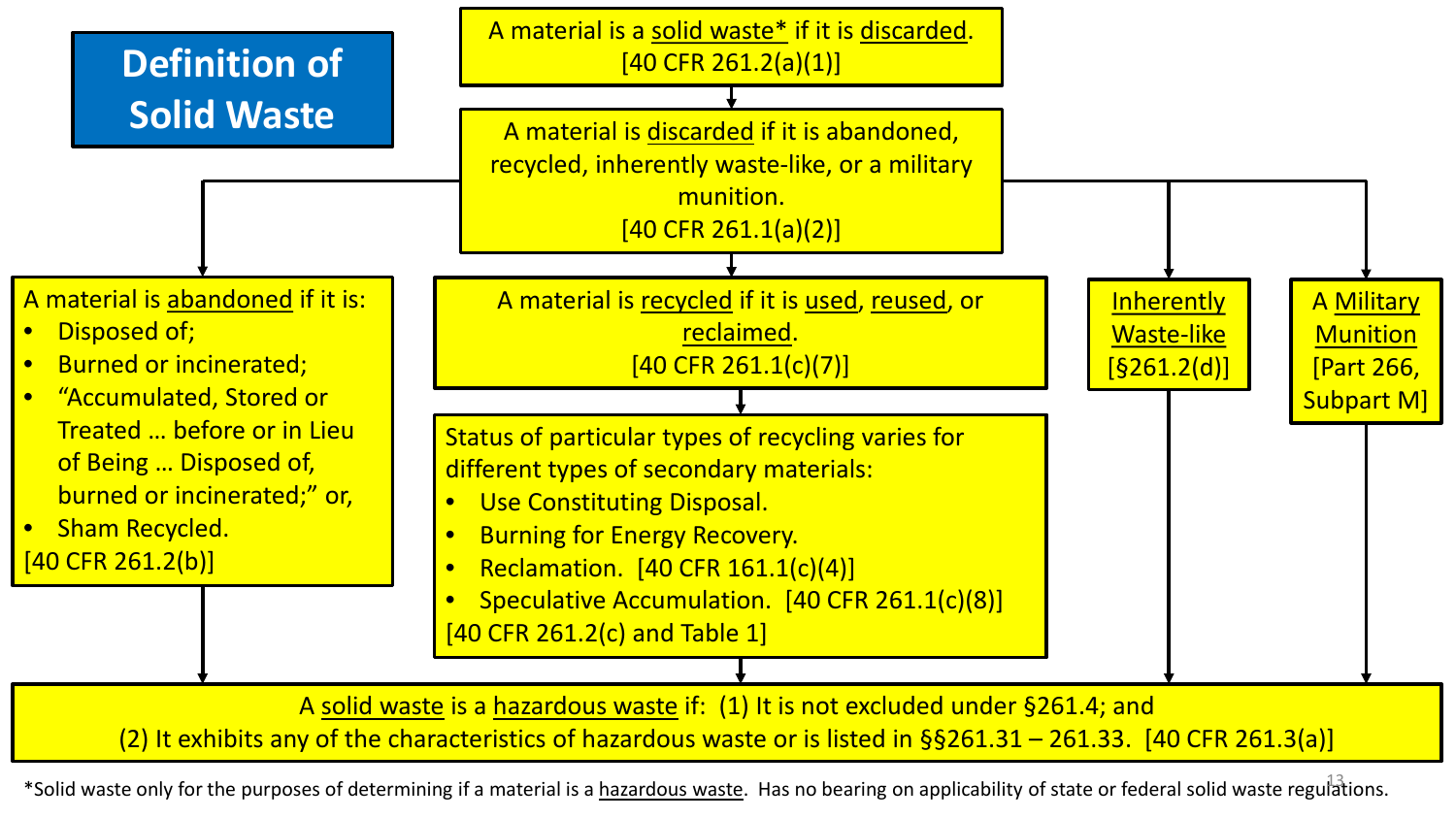#### EXEMPTIONS FROM THE DEFINITION OF SOLID WASTE (1 OF 3)

- Use/Reuse exemption:
	- 40 CFR 261.2(e).
	- Applies to materials that are:
		- Used or reused as ingredients in an industrial process to make a product, provided the materials are not being reclaimed; or
		- Used or reused as effective substitutes for commercial products; or
		- Returned to the original process from which they are generated, without first being reclaimed or land disposed…
	- Subject to:
		- Documentation of claims (40 CFR 261.2(f)), and
		- Sham recycling and legitimacy criteria provisions of the DSW Rule (not yet applicable in CT).

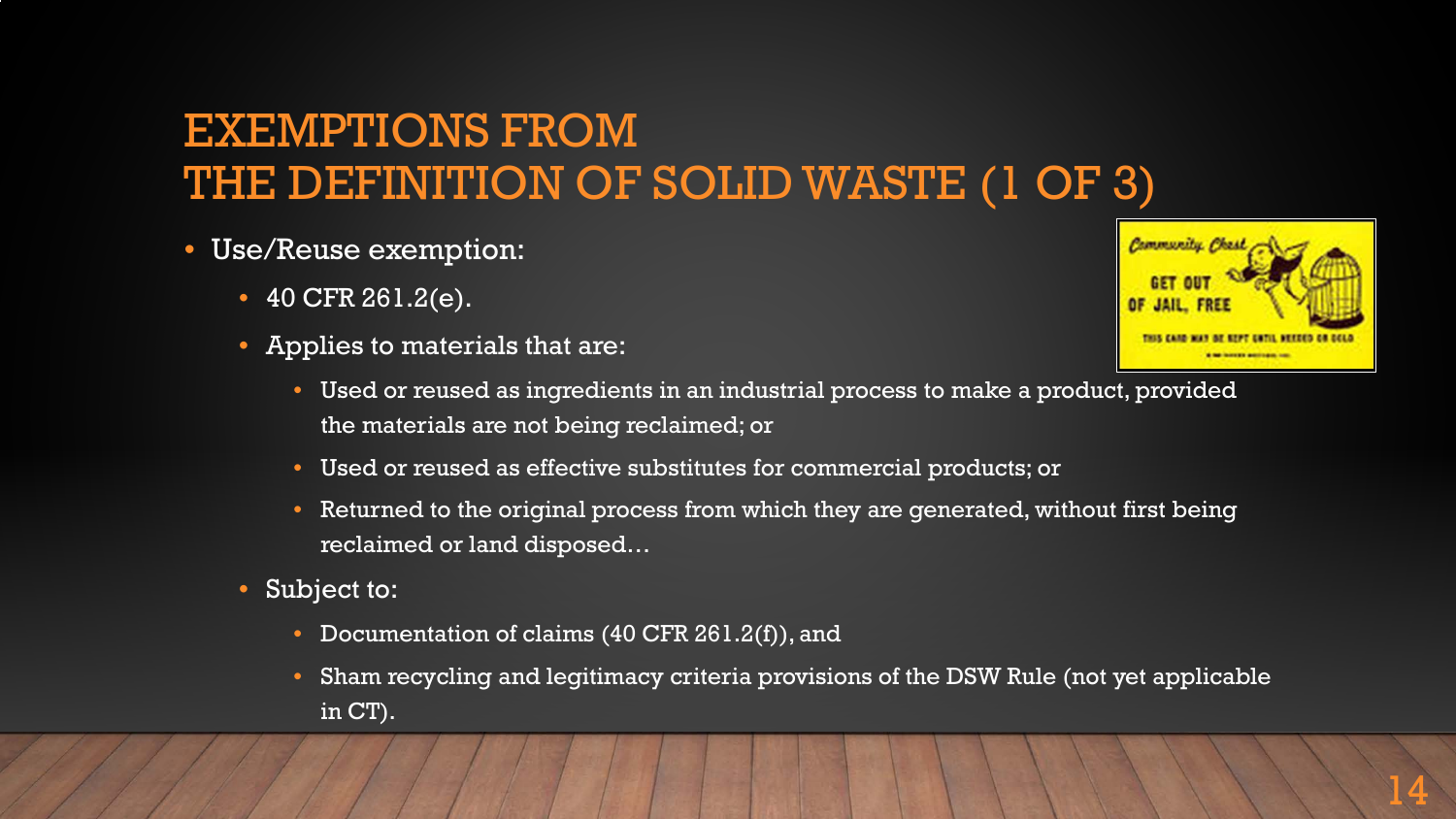### EXEMPTIONS FROM THE DEFINITION OF SOLID WASTE (2 OF 3)

• 40 CFR 261.4(a) – 26 specific exemptions. Some notable ones:

(1) Domestic sewage (including discharges subject to CWA PT requirements).

• Amended by the Pharms Rule to prohibit sewer disposal of hazardous pharms.

(2) Industrial wastewater point source discharges (NPDES).

(8) Secondary materials that are reclaimed and returned to the original process or processes in which they were generated where they are reused in the production process ("closed loop exemption").

(13) Excluded scrap metal (processed scrap metal, unprocessed home scrap metal, and unprocessed prompt scrap metal) being recycled .

(14) Shredded circuit boards being recycled.

(20, 21) Hazardous secondary materials used to make zinc fertilizers and zinc fertilizers made from hazardous wastes (not yet applicable in CT).

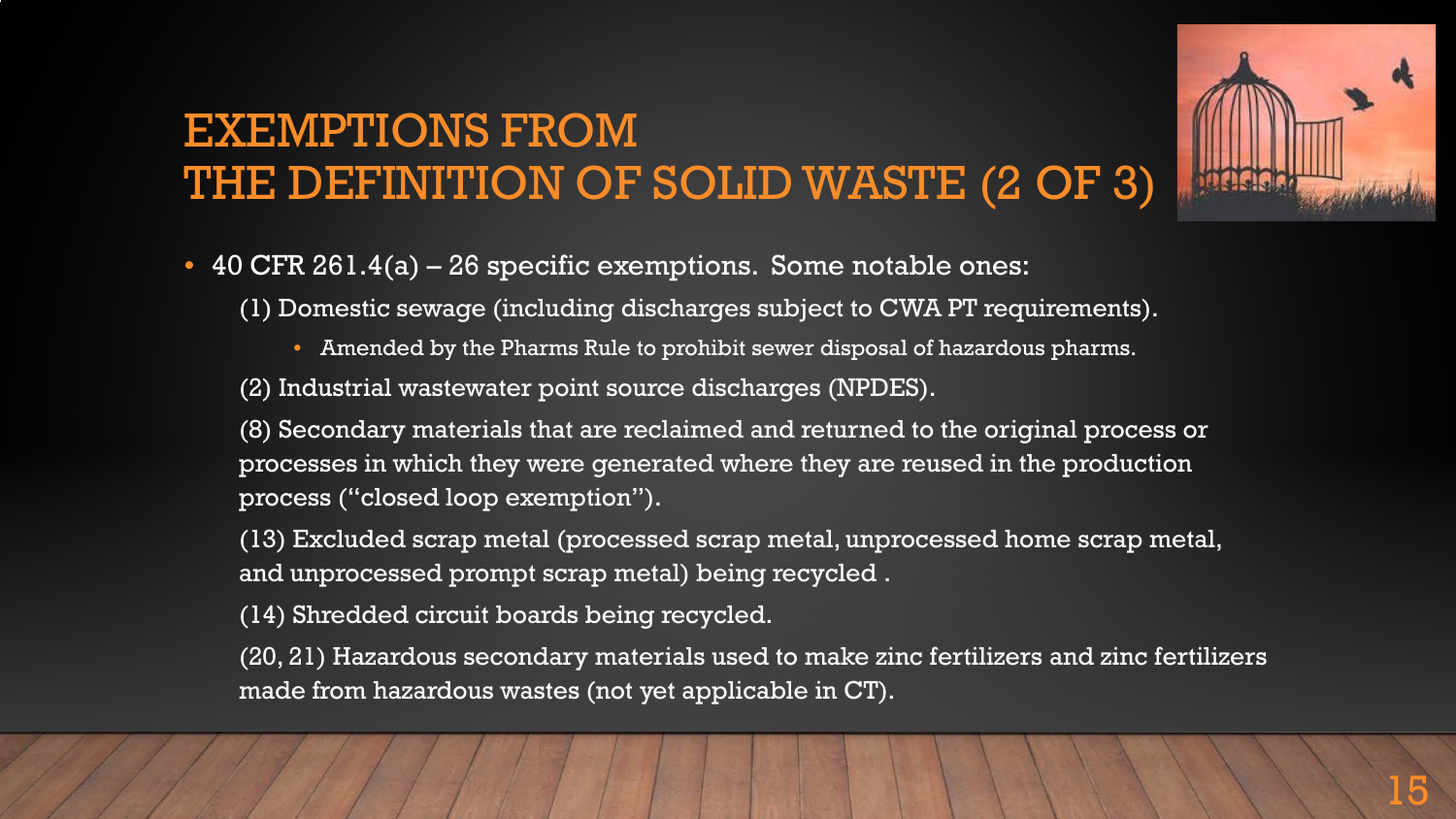#### EXEMPTIONS FROM THE DEFINITION OF SOLID WASTE (3 OF 3)

(22) Used cathode ray tubes (references 40 CFR 261.39- 261.41). Not yet applicable in CT.

(23, 24, 25, 27) Hazardous secondary materials exempt under the DSW Rule (references 40 CFR 260.42, 260.43, and 261 Subparts H, I, J, M, and AA – CC). Not yet applicable in CT.

(26) Solvent-contaminated wipes that are laundered.

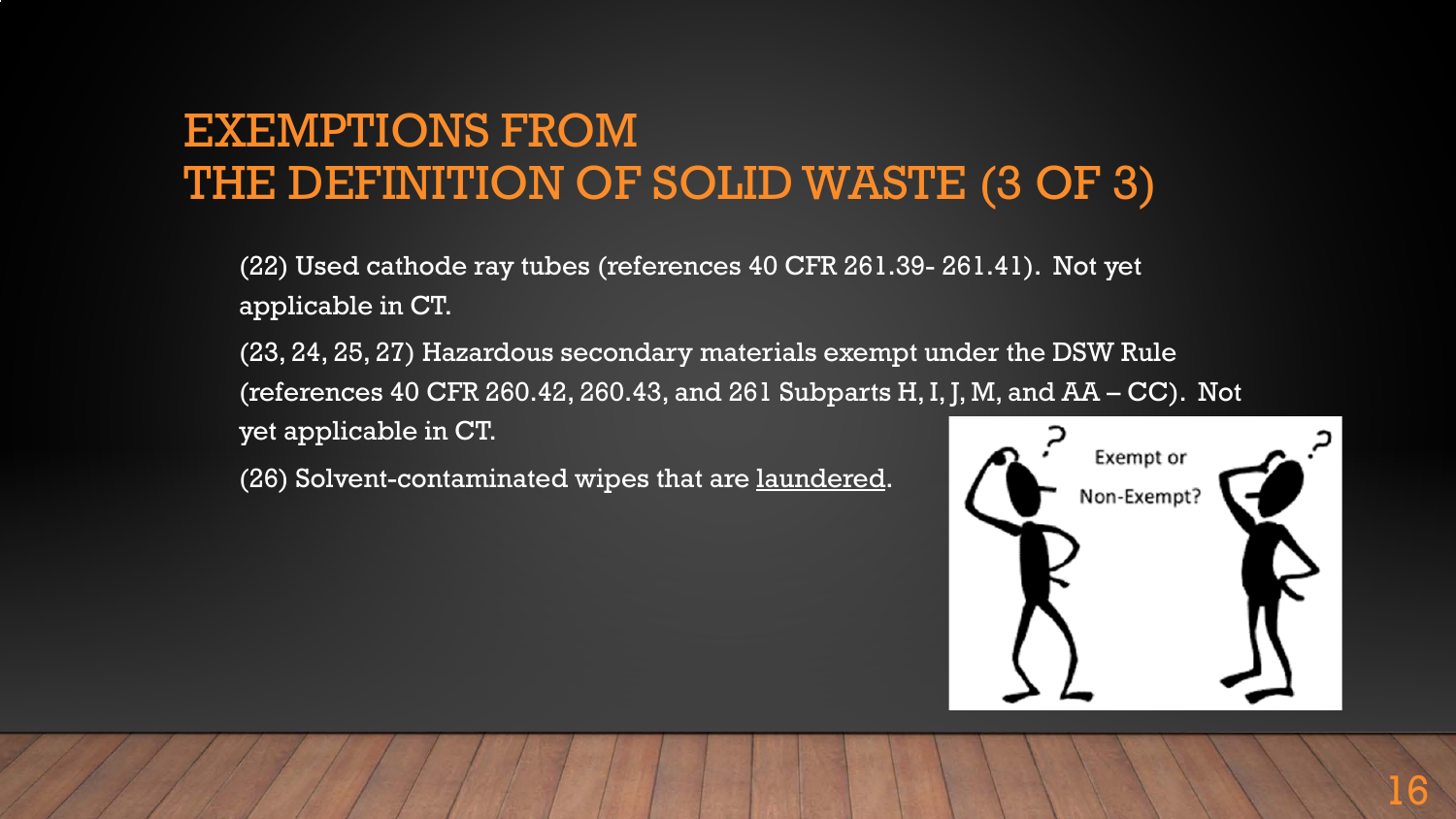#### SOLID WASTES WHICH ARE NOT HAZARDOUS WASTES (1 OF 2)

- 40 CFR 261.4(b) 17 specific exemptions. Some notable ones:
	- (1) "Household waste."
	- (4) Fossil fuel combustion wastes.
	- (6) Trivalent chromium wastes (does not apply in CT).
	- (7) Certain exempt mining wastes (Bevill Amendment).
	- (8) Cement kiln dust waste.
	- (9) Arsenical-treated wood and wood products.

(10) Petroleum-contaminated media and debris generated during UST removals conducted under RCRA Subtitle D.

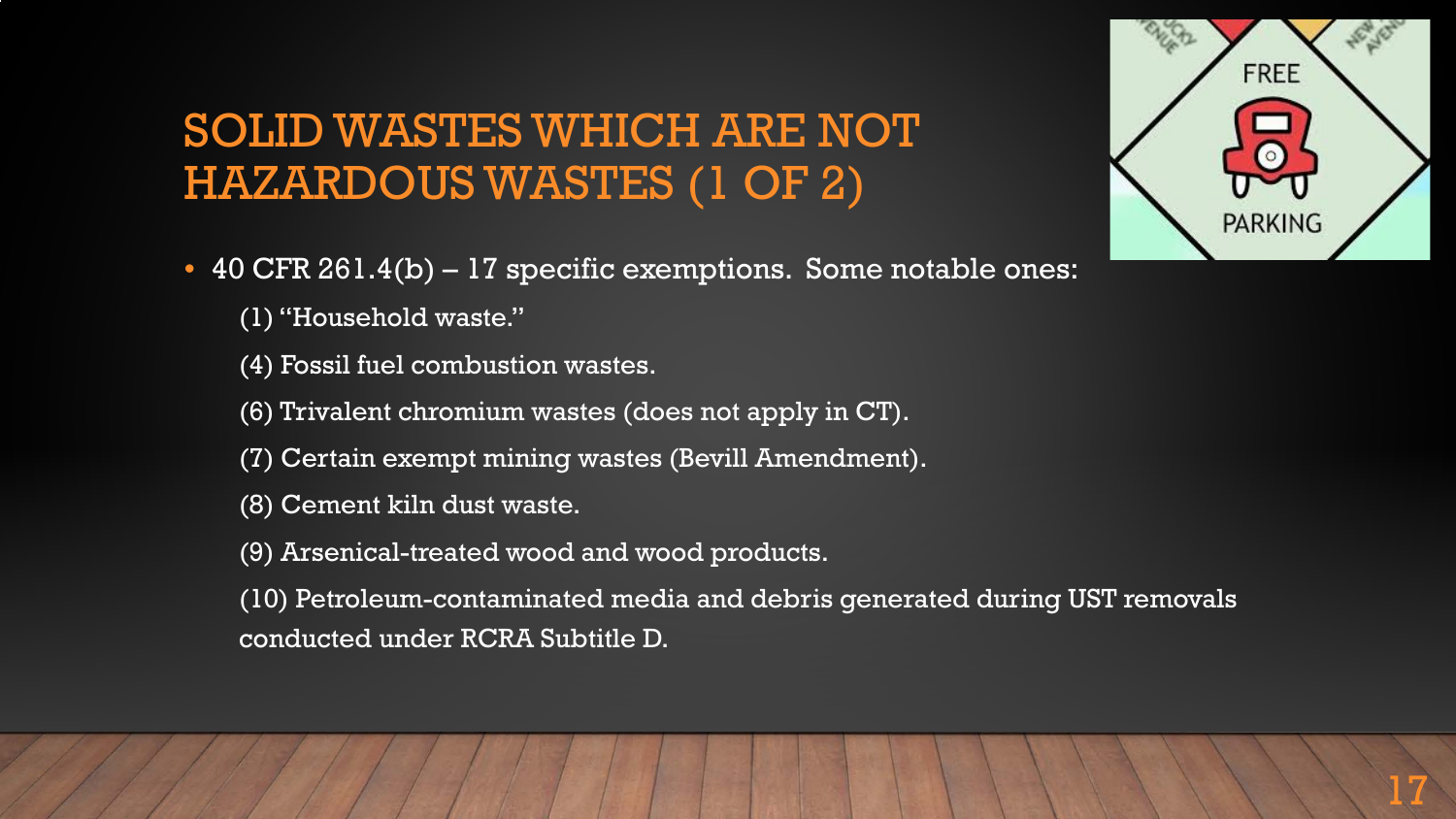#### SOLID WASTES WHICH ARE NOT HAZARDOUS WASTES (2 OF 2)

(12) Used chlorofluorocarbon refrigerants from totally enclosed heat transfer equipment that are reclaimed.

- (13) Non-terne-plated used oil filters.
- (18) Solvent-contaminated wipes that are sent for disposal.

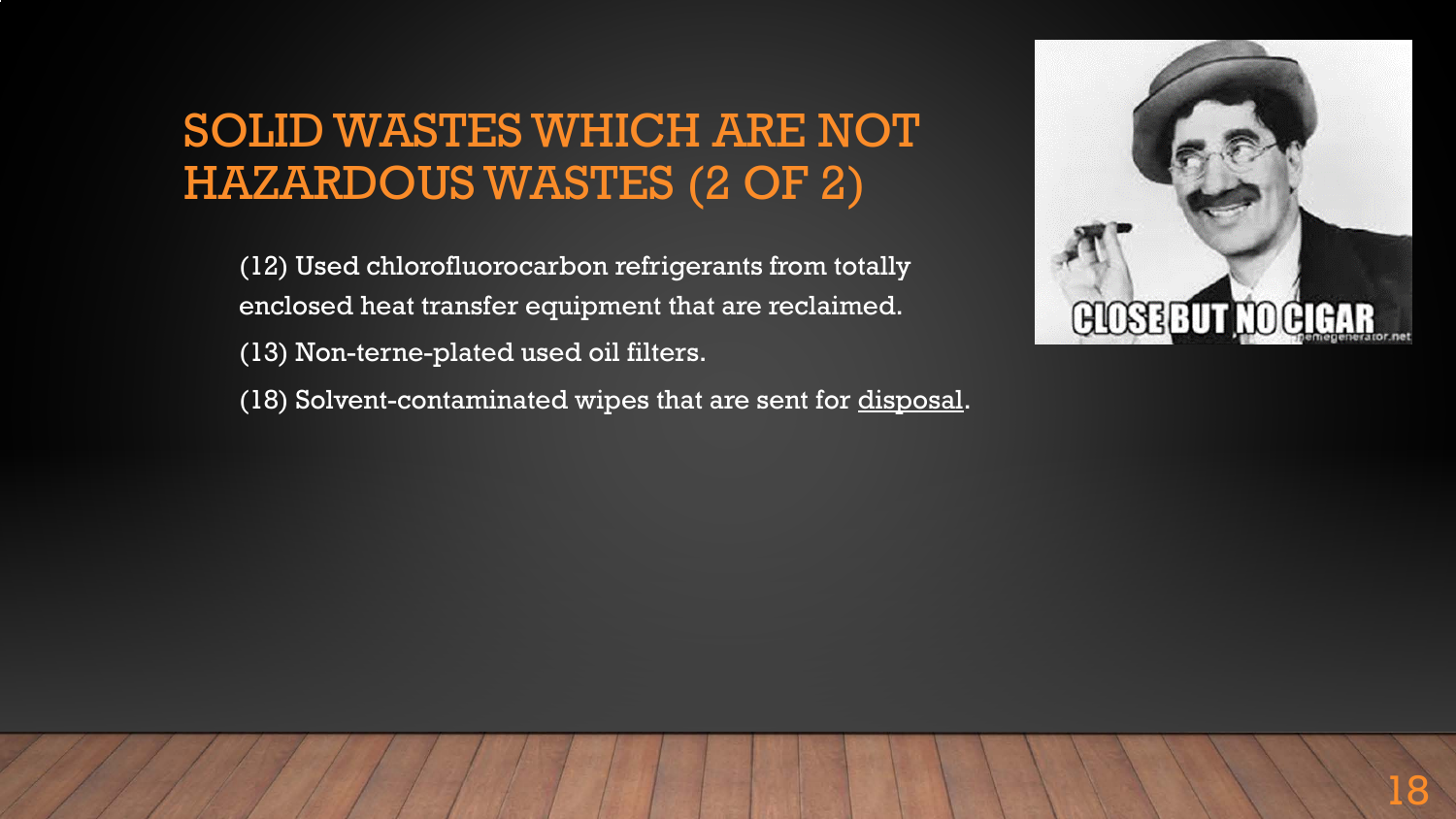#### OTHER EXEMPTIONS IN 40 CFR 261.4

- Manufacturing process unit exemption 40 CFR 261.4(c).
- Samples 40 CFR 261.4(d).
- Treatability study samples 40 CFR 261.4(e) & (f).
- Dredged material generated from federally-regulated dredging projects – 40 CFR 261.4(g).



- Carbon dioxide stream injected for geologic sequestration 40 CFR 261.4(h). Not yet in effect in CT.
- Airbag waste (e.g. recalled Takata airbags) 40 CFR 261.4(j). Not yet in effect in CT.

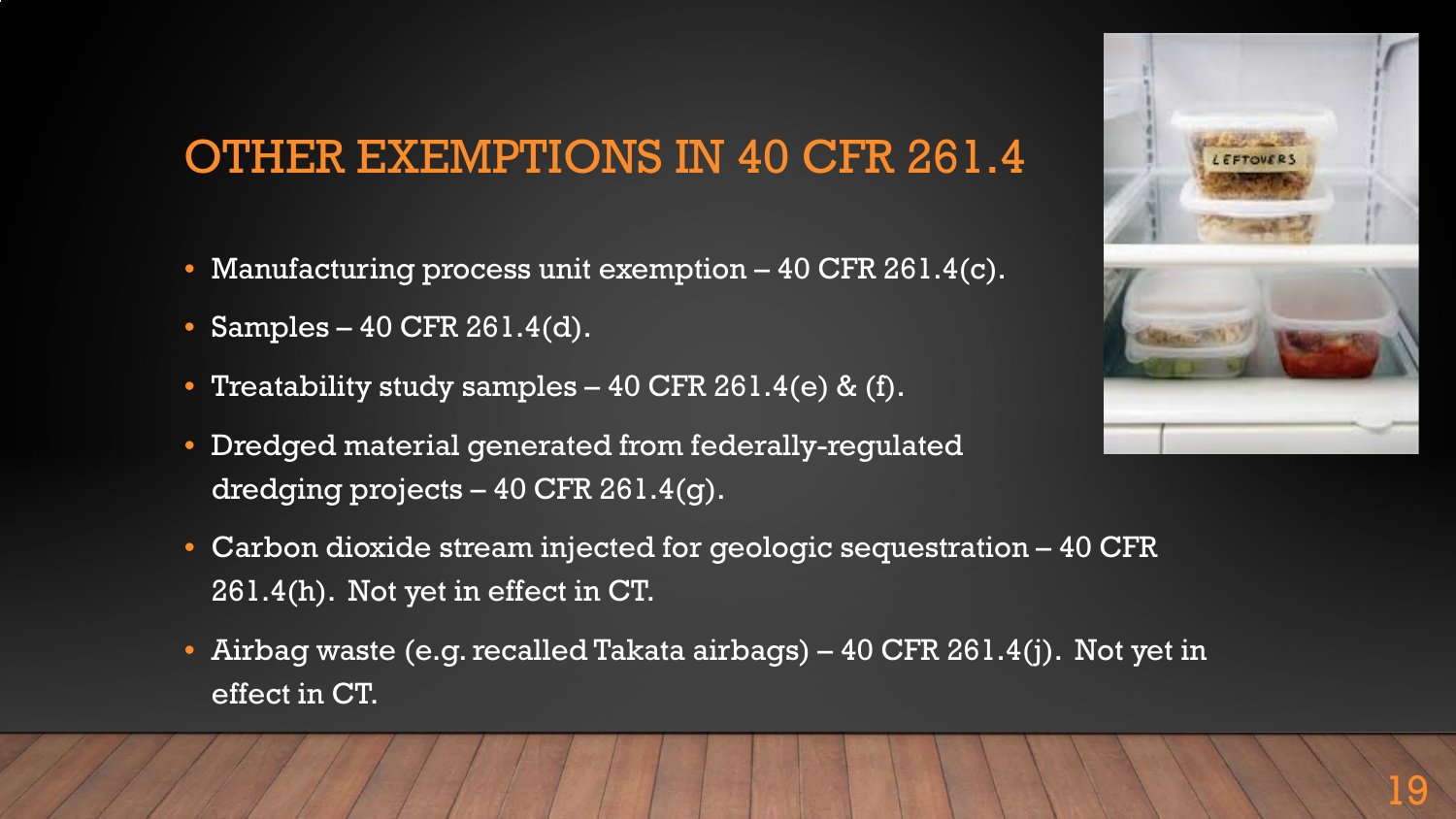#### PROVISIONS OF 40 CFR 261.6 REGARDING "RECYCLABLE MATERIALS" (1 OF 4)

#### • 40 CFR 261.6(a)(1):

Hazardous wastes that are recycled ("recyclable materials") are subject to the requirements for generators, transporters, and storage facilities of paragraphs (b) and (c) of this section, except for the materials listed in paragraphs  $(a)(2)$  and  $(a)(3)$  of this section.

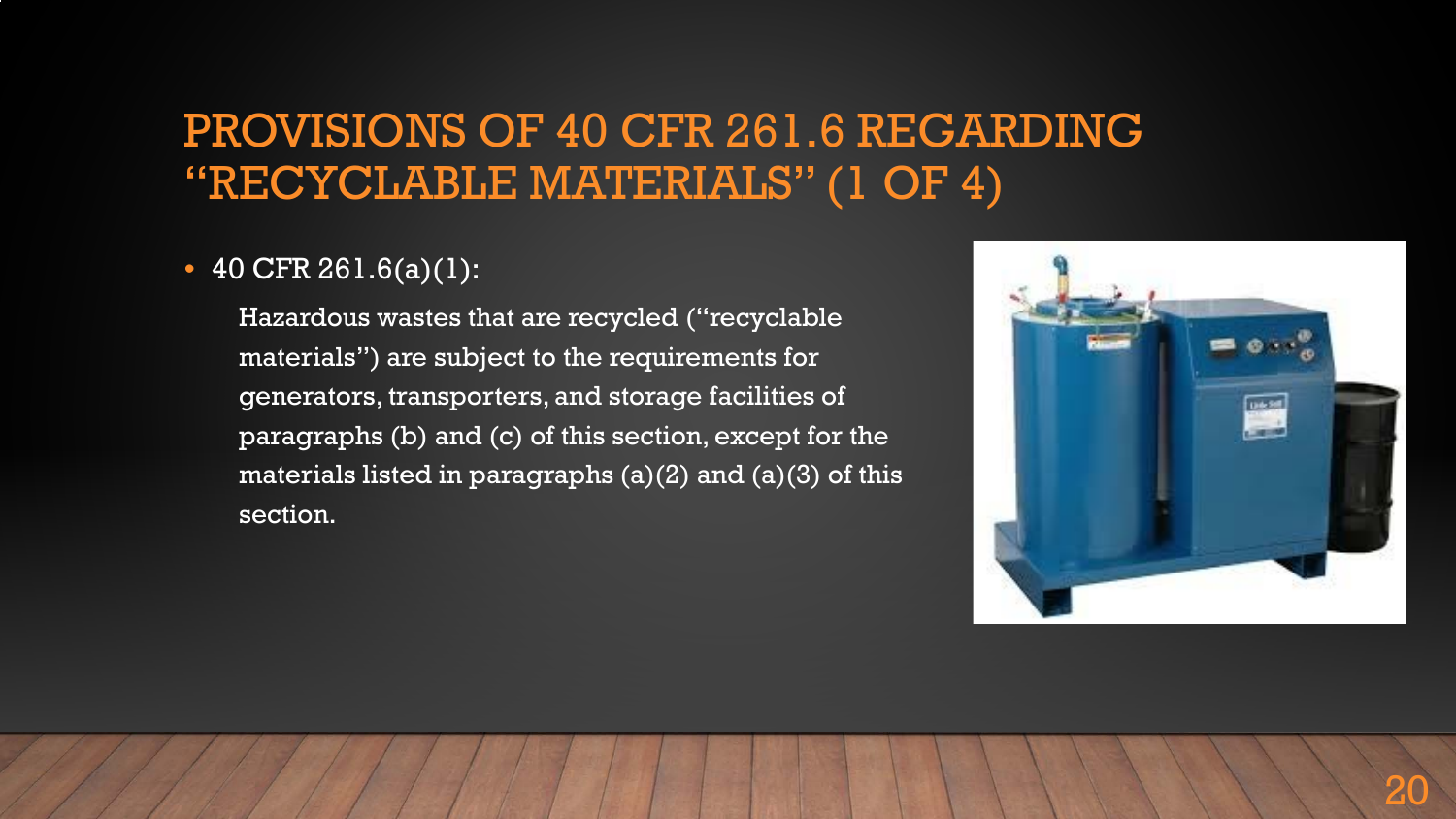

### RECYCLABLE MATERIALS (2 OF 4)

• 40 CFR 261.6(a)(2):

The following recyclable materials are regulated under subparts C through N of part 266, and all applicable provisions in parts 268, 270, and 124 of this chapter.

- Recyclable materials used in a manner constituting disposal (266 Subpart C).
- Recyclable materials from which precious metals are reclaimed (266 Subpart F).
- Spent lead-acid batteries that are reclaimed (266 Subpart G).
- Recyclable materials burned in boilers and industrial furnaces (266 Subpart H).
- Other Part 266 materials not mentioned in this section:
	- Military Munitions (266 Subpart M) not yet in effect in CT.
	- Low level mixed waste (266 Subpart N) not yet in effect in CT.
	- Hazardous waste pharmaceuticals (266 Subpart P) not yet in effect in  $CT$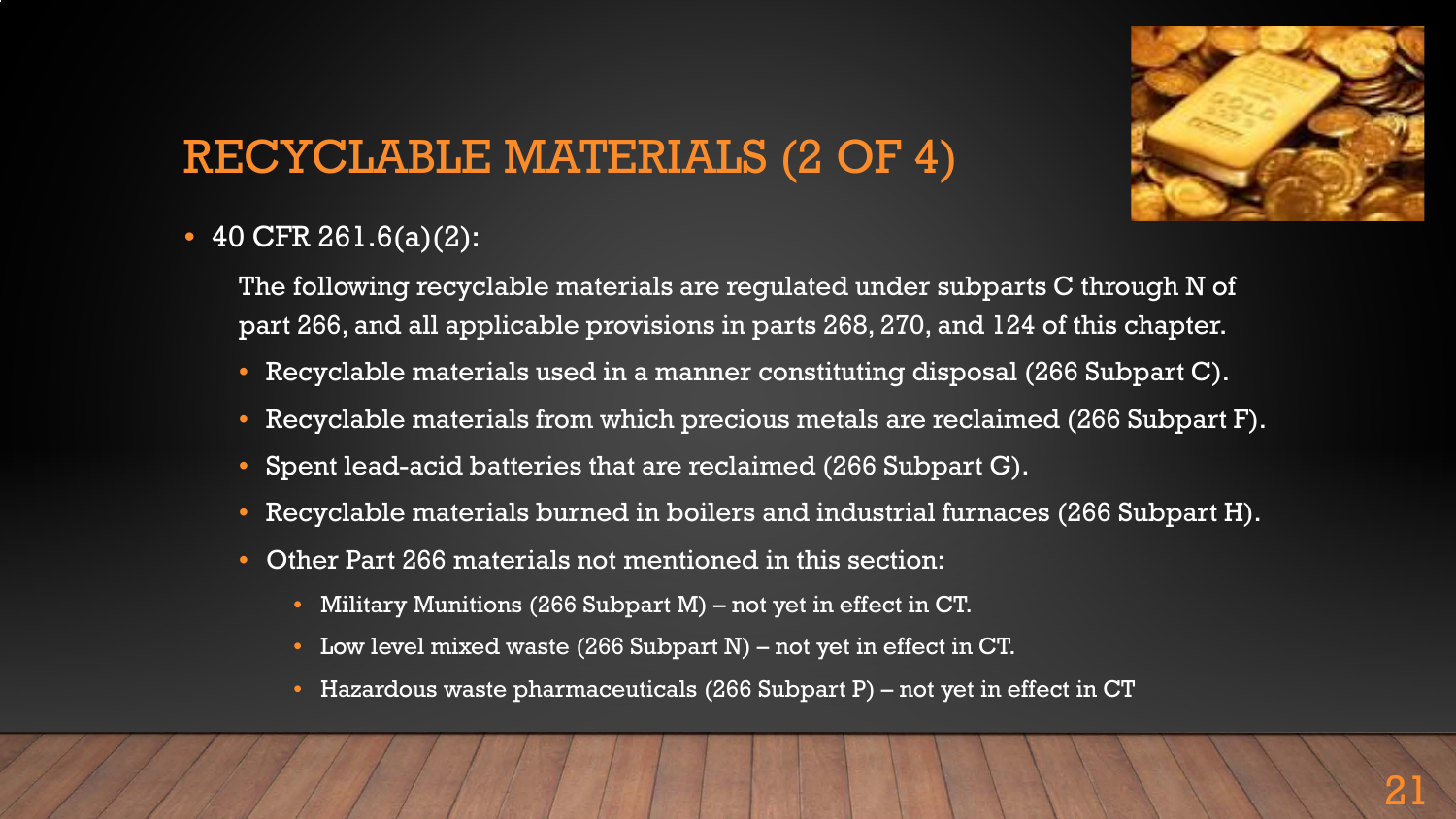#### "RECYCLABLE MATERIALS" (3 OF 4)



• 40 CFR 261.6(a)(3):

The following recyclable materials are not subject to regulation under parts 262 through 268, 270, or 124.

- Industrial ethyl alcohol that is reclaimed.
- Scrap metal that is not excluded under  $261.4(a)(13) i.e.,$  processed scrap metal, unprocessed home scrap metal, and unprocessed prompt scrap metal.
- Fuels produced from the refining of oil-bearing hazardous waste along with normal process streams at a petroleum refining facility.
- 40 CFR 261.6(a)(4) used oil is regulated under part 279.

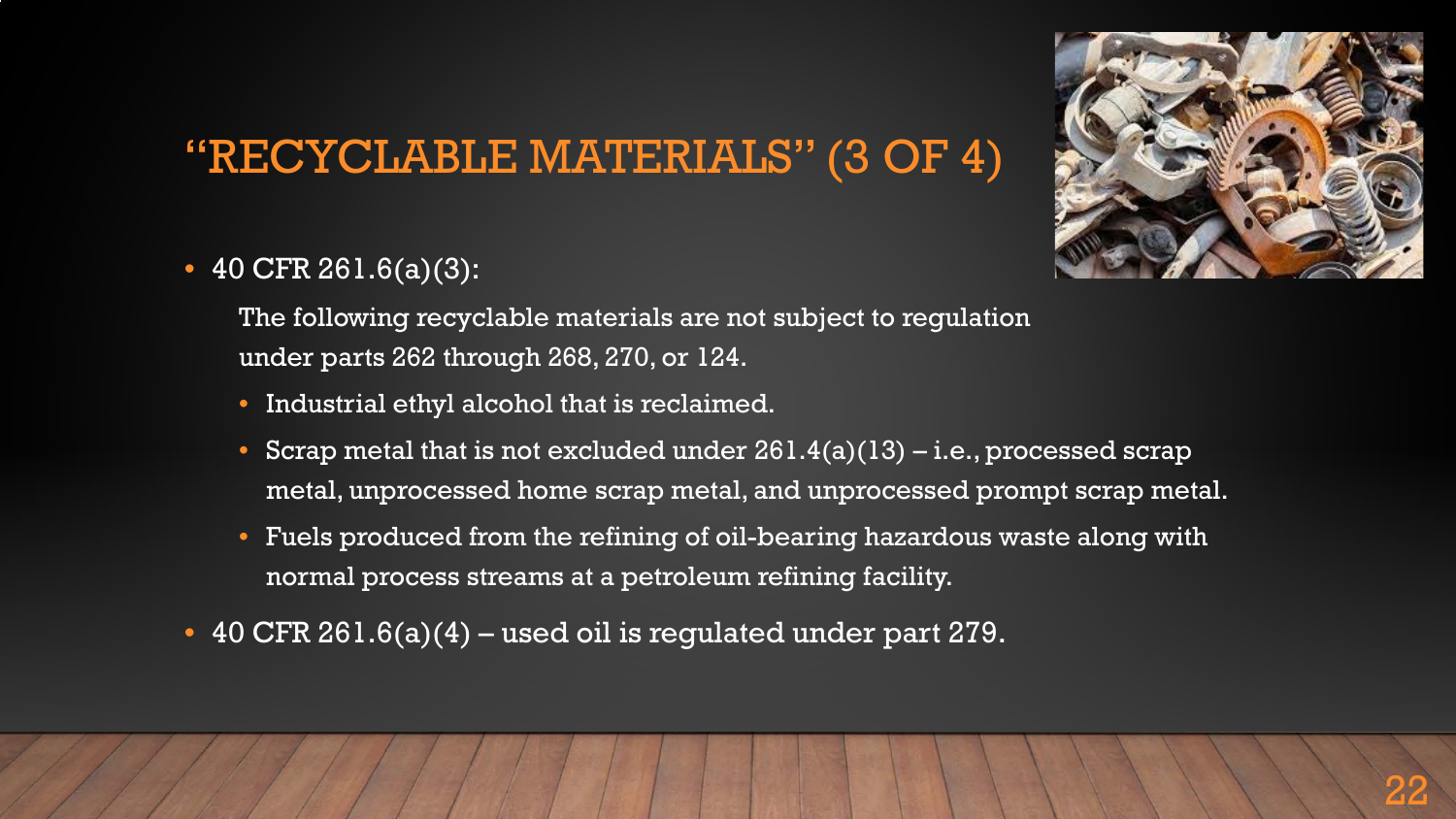#### "RECYCLABLE MATERIALS" (4 OF 4)



- 40 CFR 261.6(b) and (c) address regulation of generators, transporters, and facilities that manage recyclable materials.
	- Generators and transporters are subject to the usual requirements (not exempt).
	- Owners and operators of facilities that store recycle recyclable materials before they recycle them are subject to all applicable TSDF requirements, including the need to get a storage permit.
	- Owners and operators of facilities that recycle recyclable materials without storing them prior to recycling do not need a TSDF permit, but do need to notify as a recycler, and must comply with TSDF manifest and biennial report requirements.
	- Recycling process itself is exempt from recycling (generators and facilities).
	- RCRA-permitted facilities must comply with air emissions requirements (AA, BB)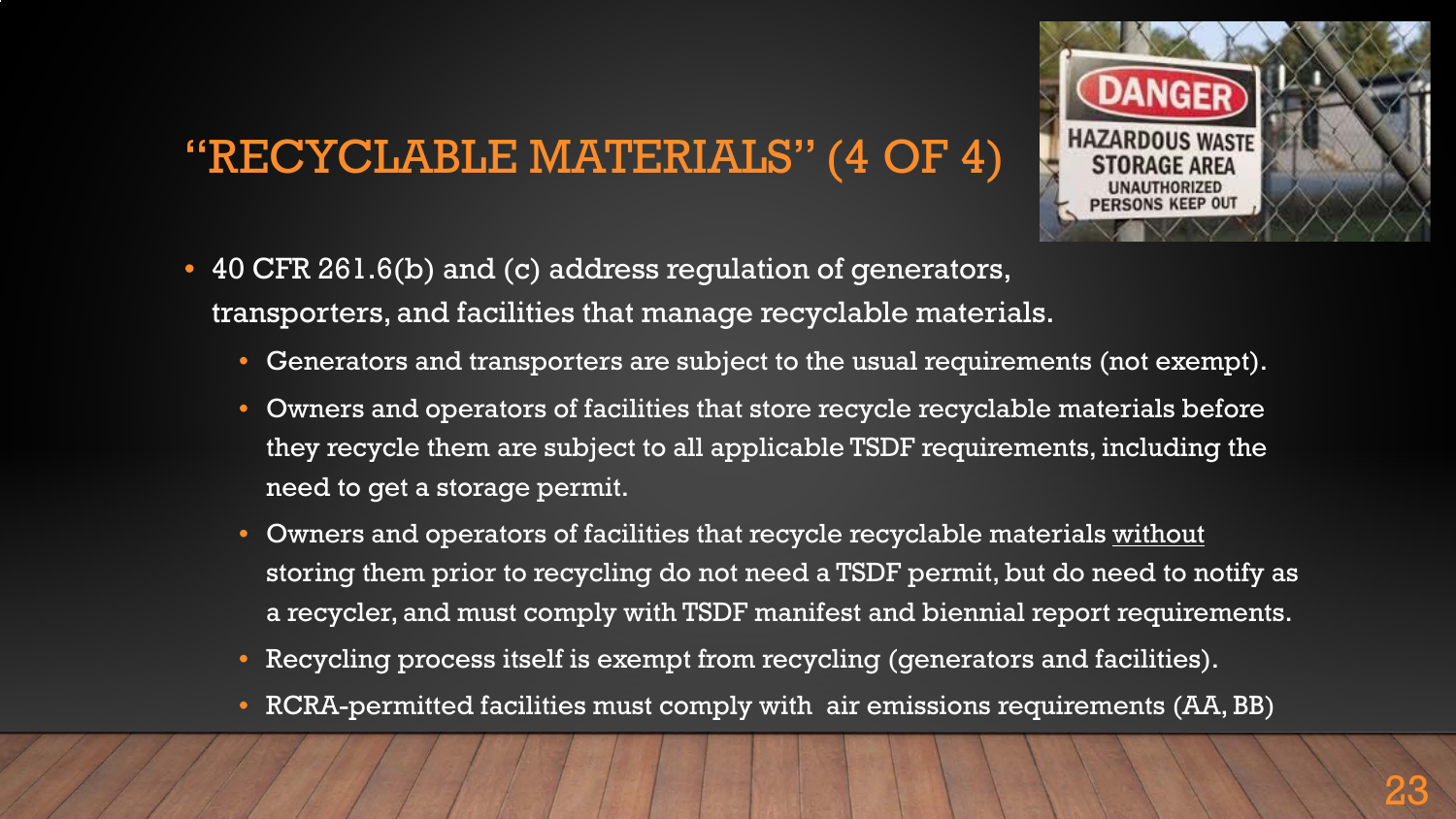# DOCUMENTATION OF CLAIMS

• 40 CFR 261.2(f).

"Respondents in actions to enforce … RCRA" claiming that a material is not a solid waste must show there is a known market or disposition and that they meet the terms of the exclusion or exemption. In particular:

- Must provide appropriate documentation supporting their claim (e.g. , recycling contract, shipping records to recyclers, etc.).
- O/O of recycling facility must show they have the necessary equipment to recycle it.
- CT DEEP will ask for documentation of claims during inspections. If inadequate, we will cite a violation of 261.2(f).
- Example: CT precious metal recycling facility did not document claims re metal value of the various waste streams they generated from recycling activities.

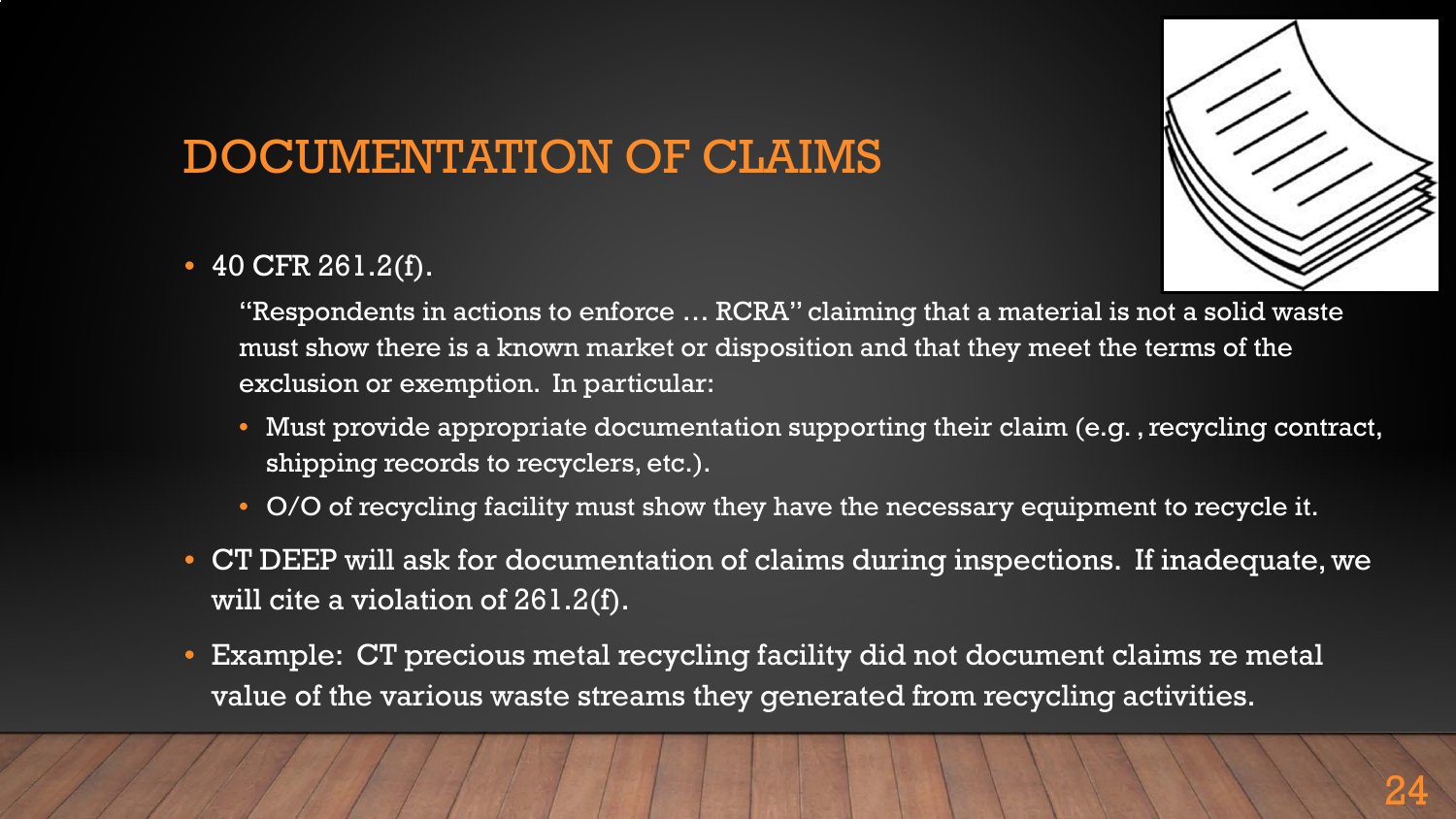### SHAM RECYCLING (NOT YET IN EFFECT IN CT)



- 40 CFR  $261.2(g)$  if sham recycling, it's a solid waste.
- Added with the 2008 DSW Rule. Amended in 2015 and 2018.
- References legitimacy criteria in 40 CFR 260.43:
	- Material must provide a useful contribution to the recycling process.
	- The recycling process must produce a valuable product or intermediate.
	- The generator and the recycler must manage the hazardous secondary material as a valuable commodity.
	- Must consider "toxics along for the ride."
- States that haven't adopted the legitimacy criteria can still make us of prior EPA guidance such as the 4/26/89 "[Lowrance Memo"](https://rcrapublic.epa.gov/files/11426.pdf) and others.

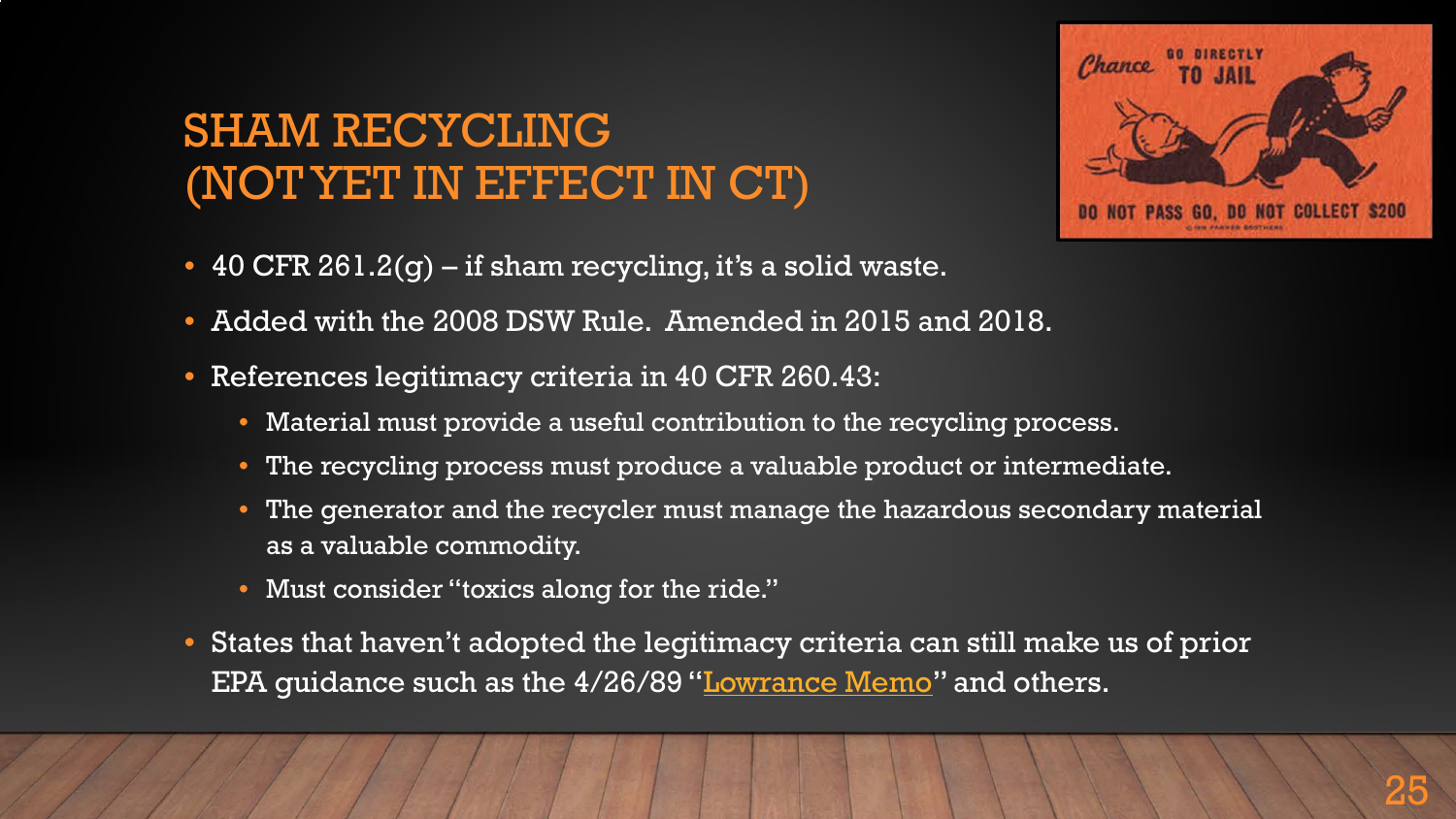### CLOSING THOUGHTS

- Don't accept claims of exemptions at face value ask questions.
- Pay close attention to definitions.
- Correct assignment of secondary material category?
- Do all wastes meet the conditions of any claimed exemptions?
- Things to be aware of:
	- Speculative accumulation.
	- Abandoned if "accumulated, stored, or treated … before or in lieu of being abandoned by being disposed of, burned or incinerated."
	- Documentation of claims.
	- Sham recycling.

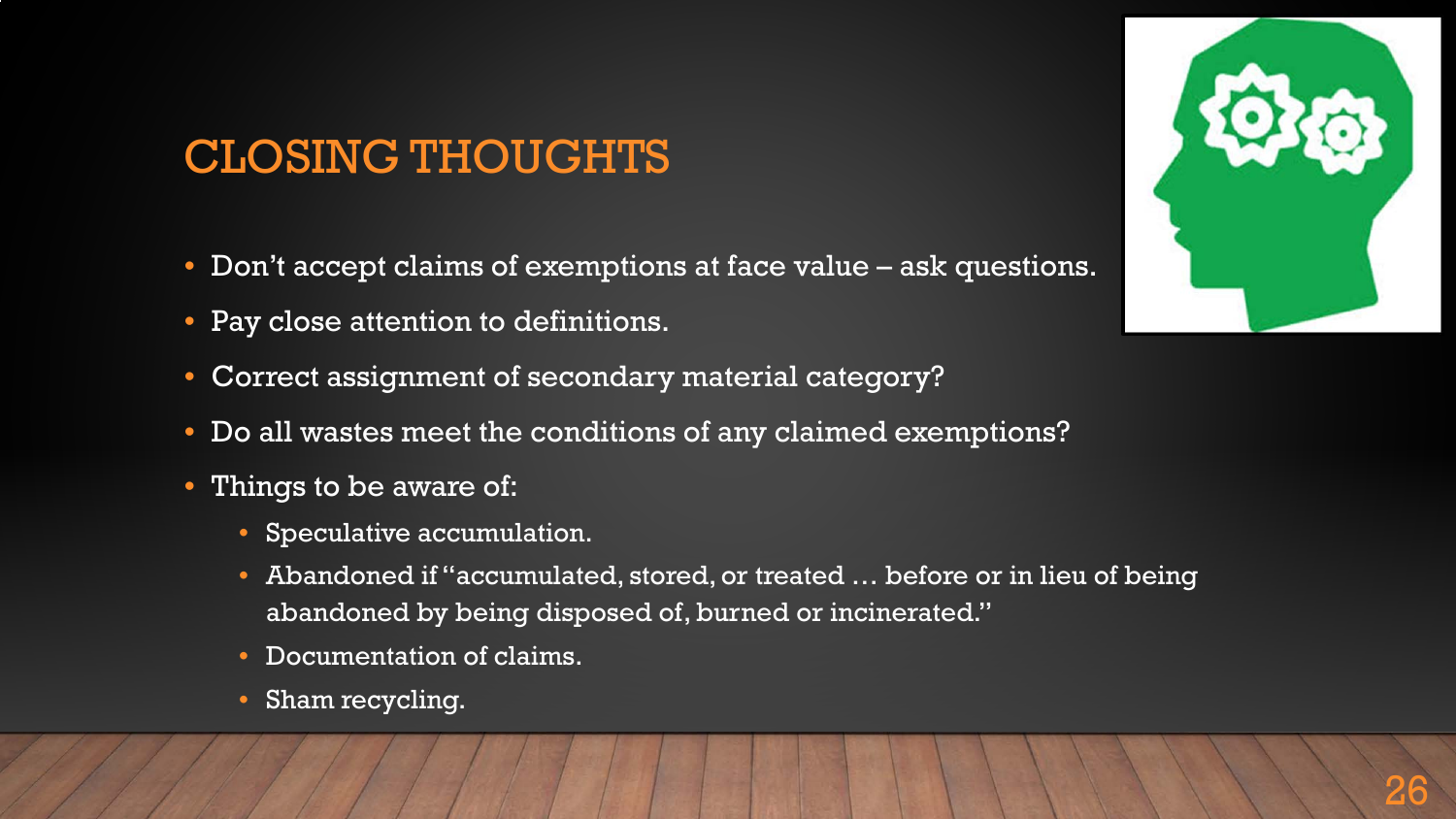#### RESOURCES FOR FURTHER INFORMATION

- RCRA Online: <https://rcrapublic.epa.gov/rcraonline/>
- [EPA Hazardous Waste Recycling web page](https://www.epa.gov/hw/hazardous-waste-recycling)
- [EPA web page](https://www.epa.gov/hw/regulatory-exclusions-and-alternative-standards-recycling-materials-solid-wastes-and-hazardous) on recycling exclusions, etc.
- [EPA RCRA Training Module: Definition of Solid Waste and Hazardous Waste](https://www.epa.gov/rcra/resource-conservation-and-recovery-act-rcra-training-module-definition-solid-waste-and) **Recycling**
- [Guidance Manual on RCRA Regulation for Recycling Hazardous Waste](https://archive.epa.gov/epawaste/hazard/web/pdf/rec-guide.pdf)